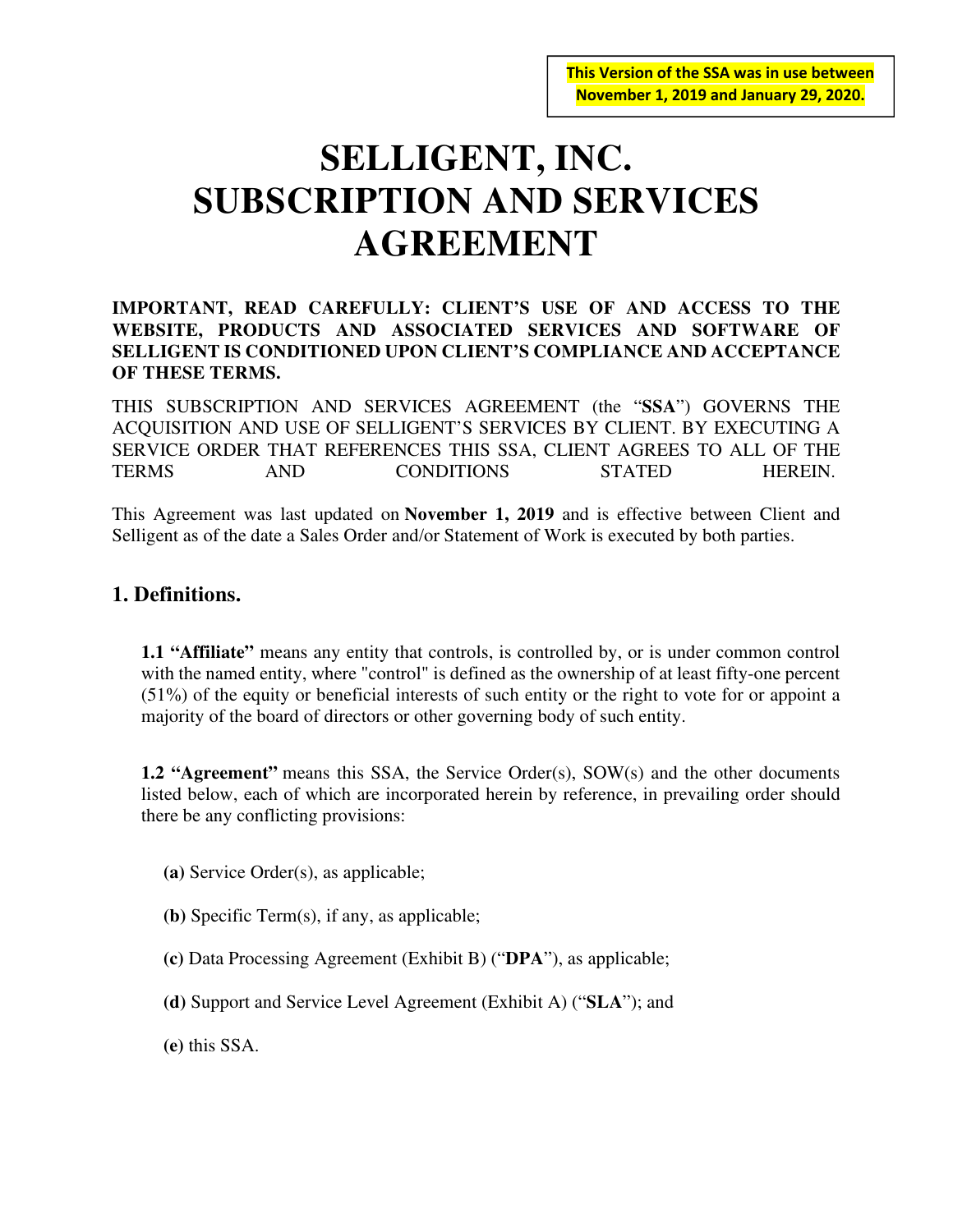**1.3 "Brand"** means any combination of unique design, sign, symbol, words, or a combination of these, employed by Client in creating an image that identifies a product or services and differentiates it from its competitors or its other services.

**1.4 "Channel"** as selected by Client, in an applicable Sales Order, a Channel refers to the Platform's functionalities or modes and methods of communication with Client's customers available.

1.5 "Client" means the Signing Party any and all of its employees, agents, subcontractors or other Users who access or otherwise use the Service(s) provided under this Agreement and/or perform services incidental thereto. Client may also include any Affiliates of Signing Party, and any and all of their respective employees, agents, subcontractors, if so named in an applicable Sales Order.

**1.6 "Client Data"** means all data, documentation, content, or information submitted by or on behalf of Client to or through the Service(s), including Consumer Data, any audio-visual design assets (i.e., photographic images, animations, illustrations), or other identifying or branding elements of Client and/or its Brand or its clients to enable performance of the Service(s).

**1.7 "Consumer Data"** means any information to which Selligent is provided access under this Agreement that could identify any of Client's individual customers (who themselves are natural persons) either directly or indirectly such as, the individual's name, birth date, personal contact information, passwords, or other similarly identifying information.

**1.8** "**Deliverables**" means certain work product, limited to content specific to Client and excluding any retained, common, reusable or generic elements or methodologies, if any, as described in an SOW for Project Services.

**1.9 "Documentation"** means the written information provided by Selligent describing operation and use of the Service(s), by any means of delivery, along with any other information provided to Selligent's clients generally, and all such items as updated from time-to-time.

**1.10 "Instance"** means each logically separated installation of the Services on the Platform, as set forth on an executed Sales Order. The database of each of Client's production Instance(s) shall be limited to fifty gigabytes (50GB) unless Client purchases extra database capacity from Selligent.

**1.11 "Location"** refers to a specific point or area defined or identified by either: (a) the establishment by Client of a virtual perimeter of a specific geographic area (i.e. the area surrounding one of Client's physical locations) (a "Geofence"); and/or (b) the use of a device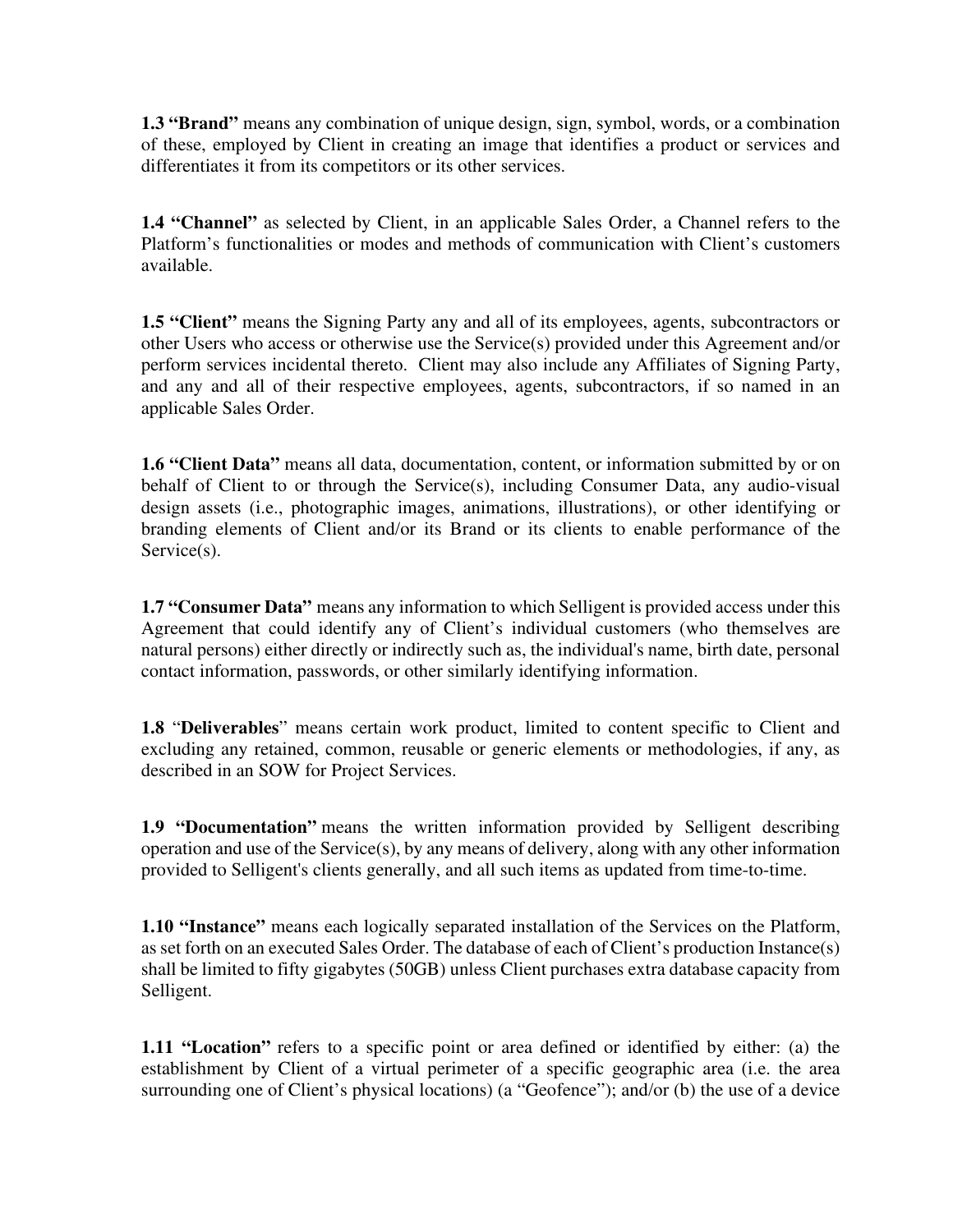owned and placed by the Client transmitting a unique Bluetooth® signal that can be detected by the Services (a "Beacon").

**1.12 "Optional Subscription Services"** as selected by Client, in an applicable Sales Order, an Option Subscription Service refers to any additional modules, functionalities, or enhancements to the Platform's available to Client.

**1.13 "Platform"** means the technical infrastructure Selligent has in place to provide the Subscription Service(s) for Client.

**1.14 "Project Service(s)"** means professional implementation, database, project management, technical integration, campaign services and/or training services specified in an applicable SOW.

**1.15 "Sales Order"** means a document executed by Signing Party and Selligent that specifies the Subscription Services and Usage Rights to which Client is being granted access.

**1.16 "Service(s)"** means the Subscription Services, Project Services, Success Services and/or Support Services that Client orders in the context of this Agreement, including any such services that are ordered via subsequent SOW(s) and/or Sales Order(s), which, upon Client's execution of any such subsequent SOW(s) and/or Sales Order(s), are incorporated into the definition of "Services".

**1.17 "Service Order(s)"** means the ordering documents, including but not limited to any Sales Order, Statement of Work or otherwise, that specify, among other things, each Service, its Subscription Term and the scope of Service(s) ordered, and the applicable Fees.

**1.18 "Selligent"** means Selligent, Inc. d/b/a Selligent Marketing Cloud.

**1.19 "Signing Party"** means the party other than Selligent who has executed Service Order No. 1.

**1.20 "Specific Terms"** means, collectively, any third-party terms and conditions which are applicable to certain Services ordered by Client if indicated as such on a Service Order.

**1.21 "Statement of Work" or "SOW"** means a document executed by Signing Party and Selligent that specifies any Project Service(s), including the scope of such Project Service(s), specifications thereof, any Fees associated therewith and any other terms and conditions mutually agreed to by the parties regarding such Project Service(s).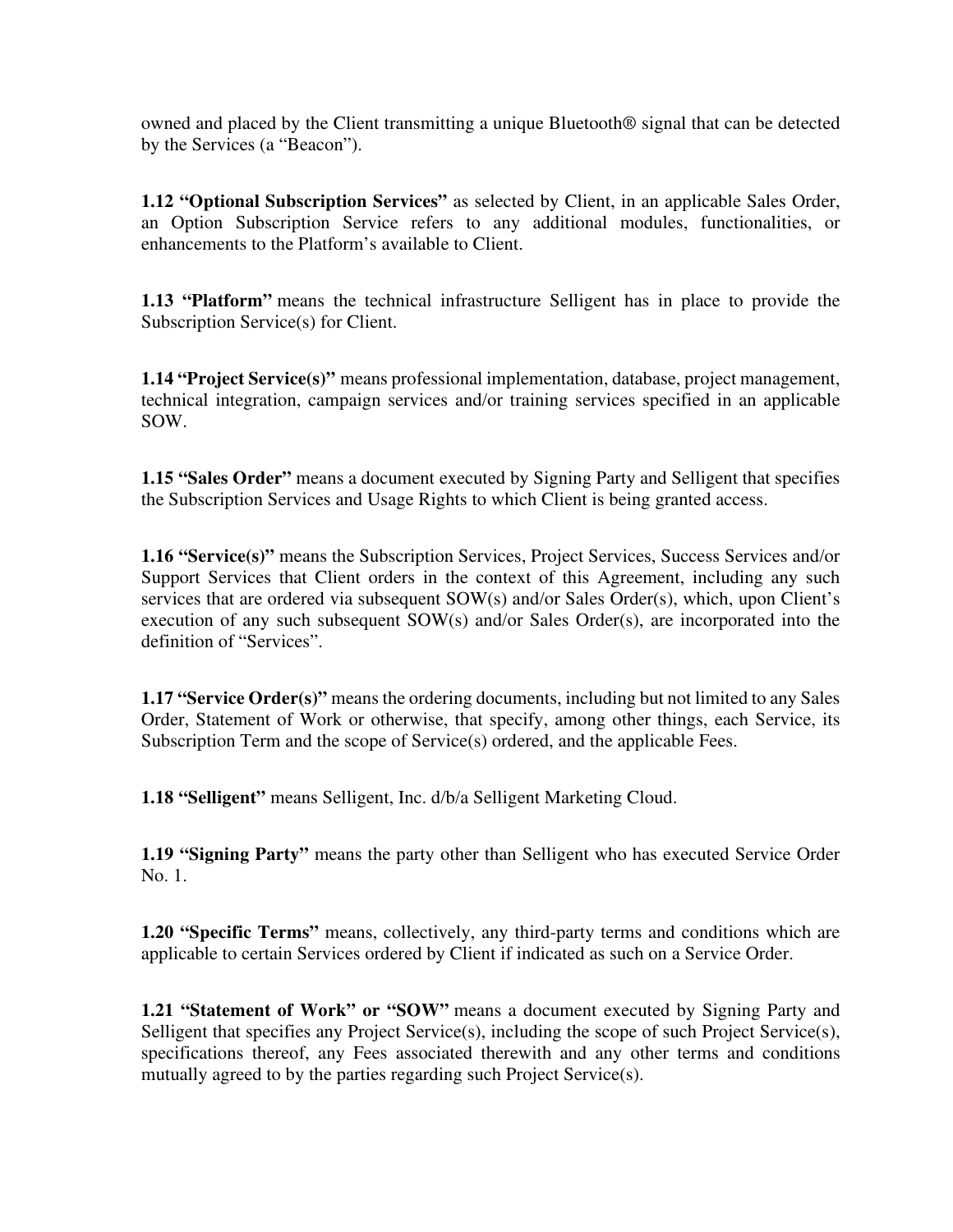**1.22 "Subscription Service(s)"** means the software and products which Selligent owns, has the right to use and/or is licensed to resell and/or distribute from third parties, accessible via a designated website or IP address, or ancillary products and services provided to Client by Selligent or its Affiliates, to which Client is being granted access by Selligent. Subscription Services includes any Channels or Optional Subscription Services which are available and accessible only via execution of a Sales Order(s).

**1.23 "Subscription Term"** means the term specified in the applicable Sales Order during which Client can use the Subscription Service.

**1.24 "Success Service(s)"** means Client enablement services, limited to the provision of introductions, reviews and/or explanations of new, unused or underutilized aspects of the Platform, including step-by-step walk throughs designed to enable Client's self-service use of the Platform.

**1.25 "Support Service(s)"** means help-desk and technical support services which are consumed on an ad-hoc basis the availability of which are governed by the conditions in the SLA.

**1.26 "Unique Contact"** means a de-duplicated e-mail address appearing on Client's lists within the Platform, the number of which are used for billing purposes as described in the applicable Service Order.

**1.27 "Usage Rights"** means the rights to use the Subscription Services.

**1.28 "User"** means an individual expressly authorized by Client to use or access the Services and to whom Client has supplied a user identification and password, which may include Client's employees, agents (third-party service providers), independent contractors or subcontractors.

**1.29** The following terms have the meanings ascribed to them in the corresponding Sections of this SSA set forth below:

| "Acceptable Use Policy" or "AUP" | 2.4  |
|----------------------------------|------|
| ACH                              | 3.2  |
| <b>Beacon</b>                    | 1.10 |
| <b>Benchmarking Statistics</b>   | 2.6  |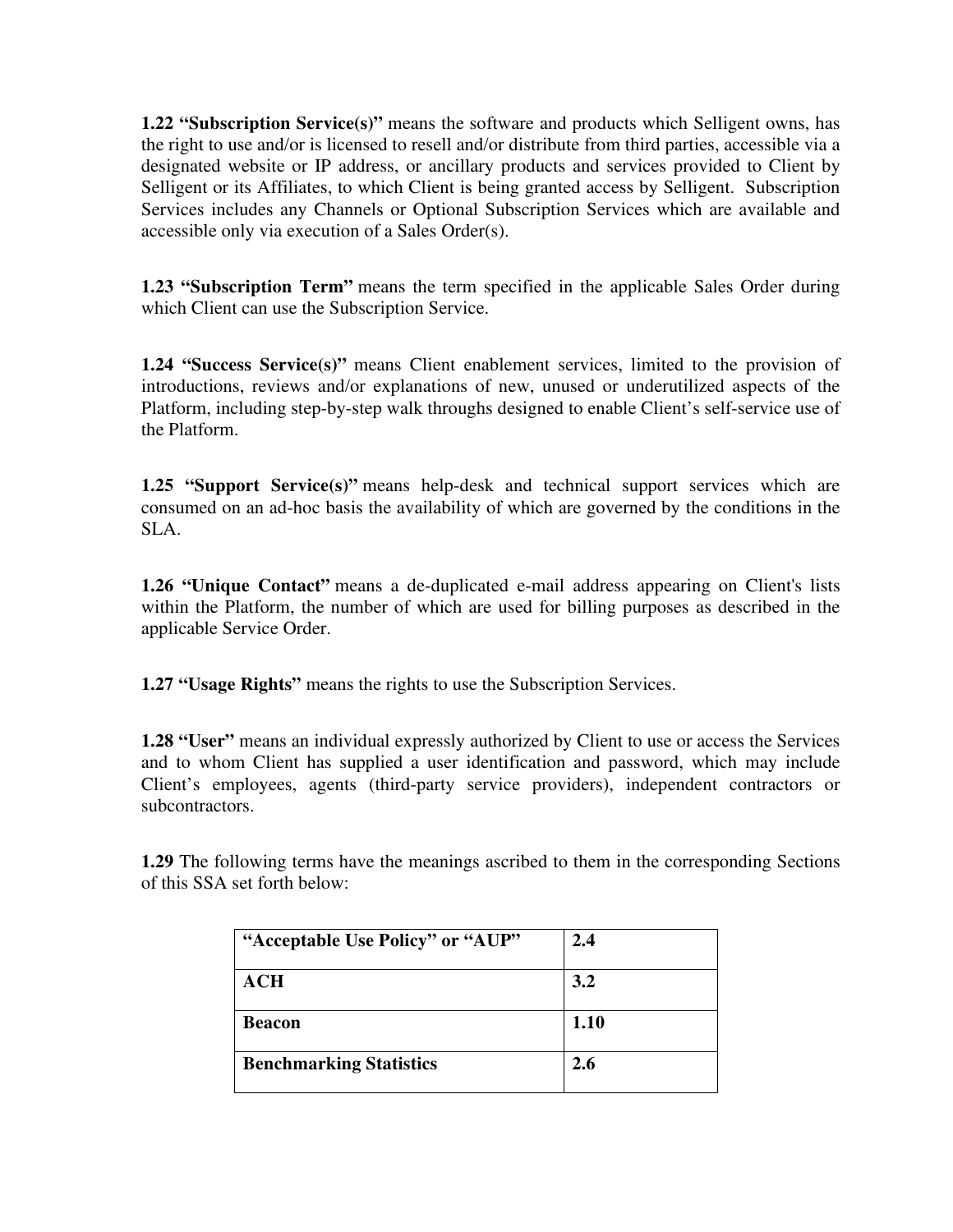| Claim(s)                           | 6.1              |
|------------------------------------|------------------|
| <b>Client Indemnified Party</b>    | 6.2              |
| <b>Confidential Information</b>    | 4.1              |
| <b>Disclosing Party</b>            | 4.1              |
| <b>DPA</b>                         | 1.2(c)           |
| <b>Effective Date</b>              | 9.1              |
| Error(s)                           | 5.2              |
| <b>Indemnifying Party</b>          | 6.1              |
| <b>Indirect Damages</b>            | 7.2              |
| <b>Instance</b>                    | 1.12             |
| <b>Receiving Party</b>             | 4.1              |
| Representative                     | 4.3              |
| <b>Selligent IP Rights</b>         | 2.6              |
| <b>Selligent Indemnified Party</b> | 6.3              |
| <b>Selligent Technology</b>        | 2.6              |
| <b>SLA</b>                         | 1.2 <sub>d</sub> |
| <b>SSA</b>                         | Preamble         |
| <b>Taxes</b>                       | 3.4              |
| <b>Term</b>                        | 9.1              |
| <b>Transition Assistance</b>       | 9.6              |
| <b>USD</b>                         | 3.1              |

# **2. Provision and Use of the Service(s).**

**2.1 Description of Subscription Service(s).** Selligent will make available the Subscription Service(s) for Client's use in an environment hosted and managed by Selligent and its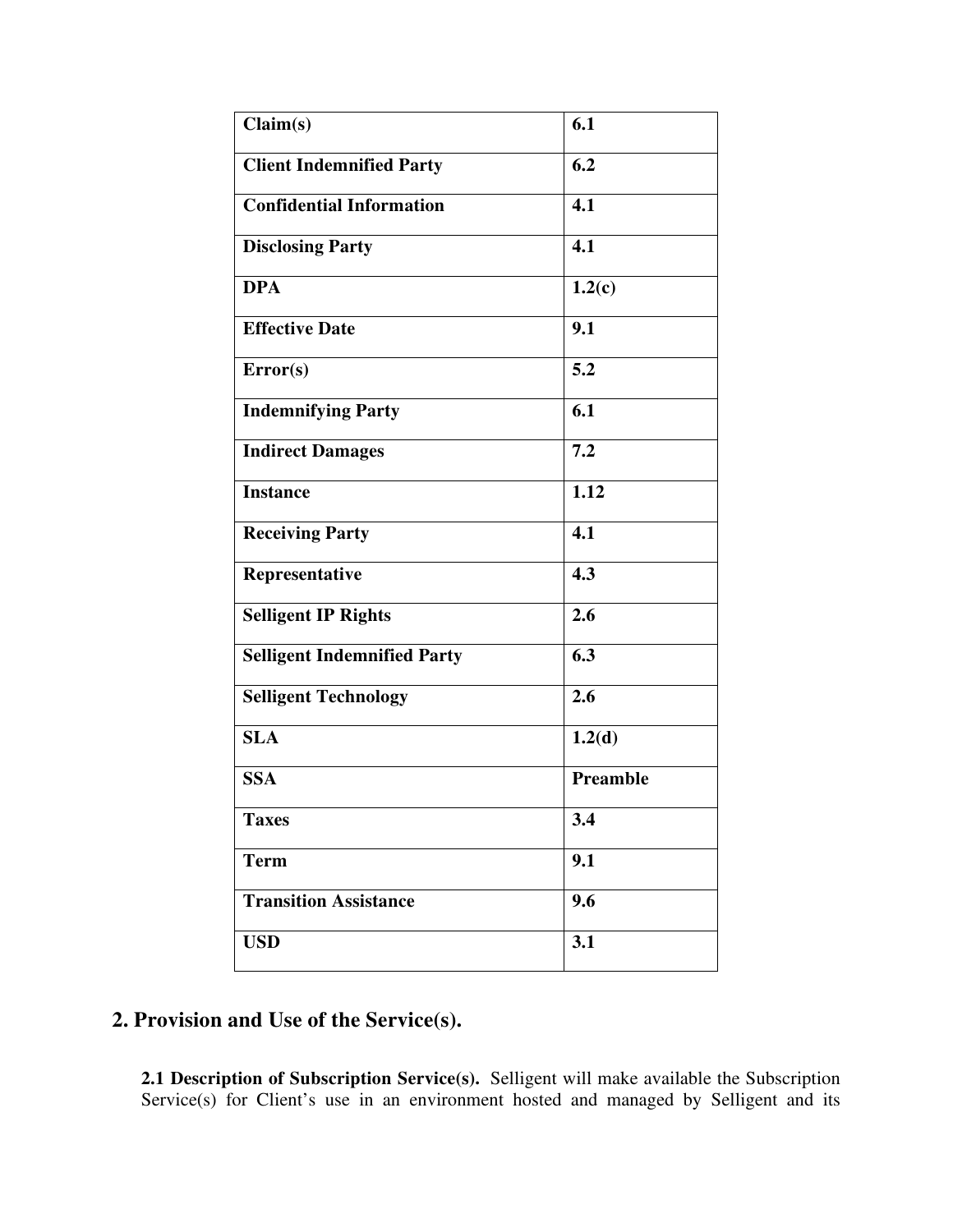contracted third party(ies). Selligent may also provide Client with Project Services and Success Services to the extent described in a Service Order. Support Services will be provided to Client, pursuant to the terms of the SLA. Selligent or its contracted third party(ies) shall provide Client, solely for Client's own internal use, with access information (including, without limitation, URL(s), XML interface(s), user-name(s) and/or password(s)) to access the  $S$ ervice $(s)$ ).

Client hereby acknowledges that Services, including Project Services, may be performed by subcontractors, which may include Selligent's Affiliates or partners. Selligent may change subcontractors at any time, in its sole discretion, including by hosting and/or by providing the Service(s) directly. In connection with the performance of such Services, Selligent acknowledges that it is responsible and liable for the performance of such subcontractors under the terms of this Agreement. Accordingly, Client hereby releases each such subcontractor of and from any and all causes of action, suits, losses, liabilities, claims and demands, of every kind and nature whatsoever, arising in connection with the performance of any Services and agrees that it will not sue or cause to institute any proceeding in any court or other forum against any such subcontractor with respect to any matter which is released.

Client shall not have any right, claim or interest whatsoever relating to the Services other than those granted by this Agreement. Client acknowledges that execution of any Service Order and its purchase of Services hereunder is not contingent on the delivery of any future functionality or features, nor does any such execution rely on any oral or written, private or public comments made by Selligent respecting future functionality or features.

**2.2 Selligent Obligations; License Grant; Limitations and Reservations of Rights.** Subject to the terms of this Agreement, Selligent hereby grants Client, within the limits set out in the Sales Order, the non-exclusive, non-transferable, non-sublicensable right to use the Subscription Services ordered under such Sales Order. During the Term, the Service(s) shall perform materially in accordance with its Documentation. Notwithstanding the foregoing, Client acknowledges that timeframes specified in any Service Order are only estimates and that actual performance times will be dependent upon Client's timely provision of accurate and properly-formatted data, feedback and access to key personnel reasonably requested by Selligent from time-to-time. Selligent shall not be accountable for any performance delays caused by Client's failure to timely provide such data, access or feedback required for its performance. In such an event, estimated timetables shall be extended accordingly, and Fees may be increased as a result of such delays.

In addition, Selligent reserves the right to modify, update, upgrade or discontinue features of the Service(s), provided that no functionality of the Service(s) will be materially decreased from those available as of the date of the applicable Service Order.

**2.3 Client Obligations.** Client shall use the Service(s) solely for its internal business purposes. Client is solely responsible for all activities that occur under Client's user accounts and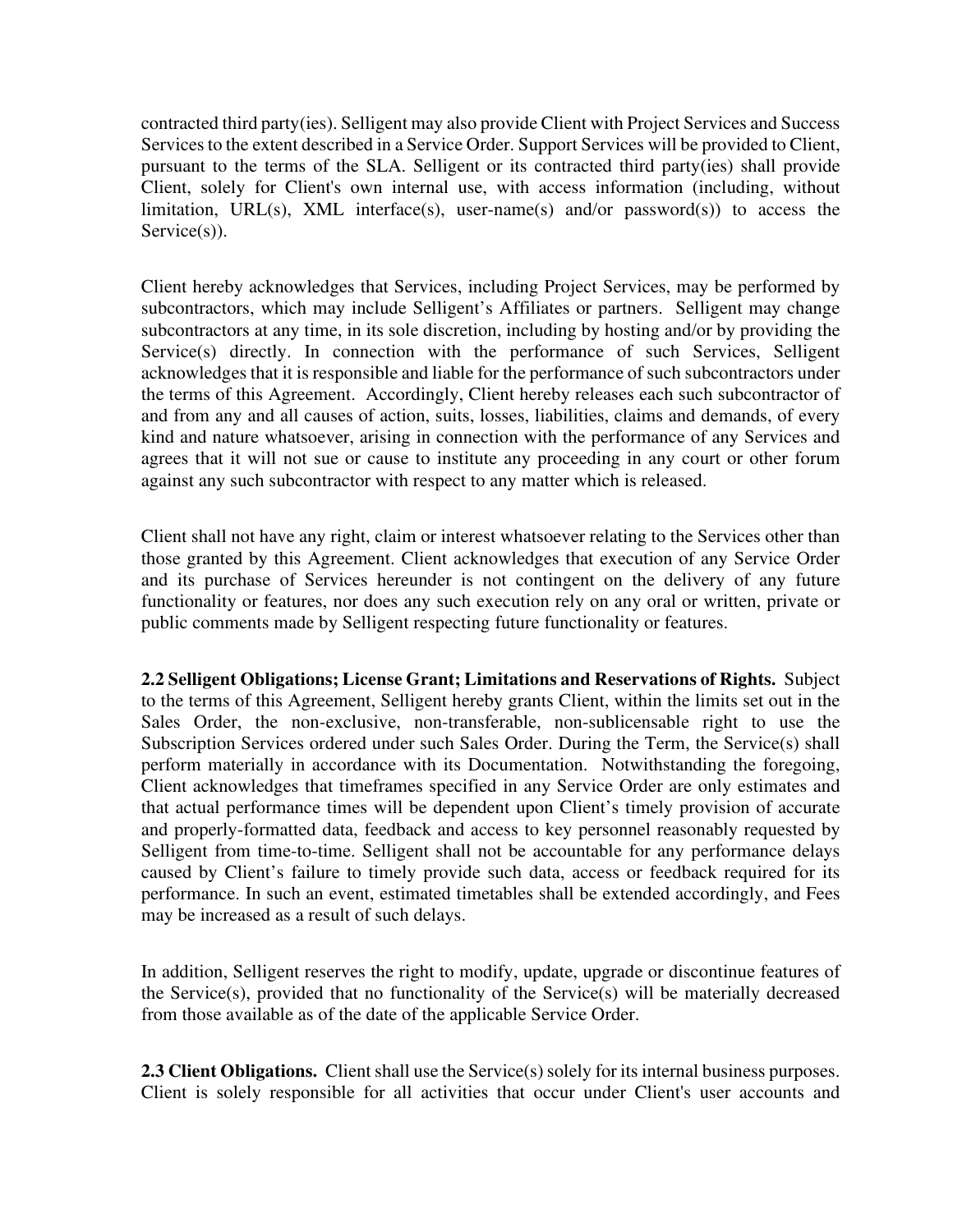acknowledges having been sufficiently informed about the Services and Platform specifications. Client is responsible for the provision and use of the appropriate equipment and if so elected by Client, implementation and other services, needed to connect to and use the Services, including, without limitation, computers, computer operating system and web browser. Client shall ensure that this equipment and/or services complies with the specifications set forth in the Documentation. Further, Client shall: (a) have sole responsibility for the accuracy, quality, integrity, legality, reliability and appropriateness of all Client Data (including its text, audio, images or other content) and shall not store in the Platform any data that is illegal, harmful or offensive to the majority of the public; (b) use commercially reasonable efforts to prevent unauthorized access to, or use of, the Service(s) and to notify Selligent promptly of any unauthorized access and/or use of which it becomes aware; and (c) have sole responsibility for complying with all applicable local, state, federal and foreign laws and regulations governing its use of the Service(s) and Platform. Client shall not: (a) license, sublicense, sell, resell, rent, lease, transfer, assign, distribute, time-share or otherwise commercially exploit or make the Service(s) available to any third party, other than as contemplated by this Agreement; (b) intentionally interfere with or disrupt the integrity or performance of the Service(s) or the data contained therein; (c) attempt to gain unauthorized access to the Service(s) or their related systems or networks; (d) modify, copy or create derivative works based on the Service(s) or Selligent Technology; (e) create internet "links" to or from the Service(s); or (f) disassemble, reverse engineer, translate or decompile the Service(s) or Selligent Technology (unless, and only to the extent, with respect to the Selligent Technology, this restriction is prohibited by applicable law), or purposefully access it with the intent to (i) build a competitive product or service, (ii) build a product or service providing substantially similar features, functions or graphics of the Service(s), or (iii) copy any features, functions or graphics of the Service(s). Client may not access the Service(s) if Client is a competitor of Selligent and/or any of its Affiliates, except with Selligent's prior written consent. Client may not access the Service(s) for purposes of monitoring its availability, performance or functionality or for any other benchmarking or competitive purpose(s). Signing Party hereby assumes any liability arising out of the performance of itself and all Signing Party's Affiliates relating to this Agreement, such that a breach by any such party, including, but not limited to, any breach of Sections 2, 4, 5, 6, or a violation of the AUP shall be deemed to be a breach by Signing Party.

**2.4 Acceptable Use; and Limitations.** At all times throughout the Term of this Agreement, Client shall comply with Selligent's Acceptable Use Policy or AUP. The **"Acceptable Use Policy" or "AUP"** refers to the required and prohibited actions, policies and practices, with respect to Client's use of the Platform and/or Service(s) created, developed, sold, licensed, delivered, supplied or performed by Selligent under this Agreement. Selligent's Acceptable Use Policy may be updated from time-to-time by Selligent, in its sole discretion, on notice to Client. The AUP is currently available at: https://www.selligent.com/acceptable-use-policy.

Selligent may, in its sole discretion or at the direction of any then-applicable third-party service provider(s), suspend the Service(s), and, as the case may be, IP address(es), due to a violation of the AUP or this Section 2.4 or an actual or reasonably-apparent imminent attack or unauthorized access, until such violation, attack or unauthorized access is remedied. Selligent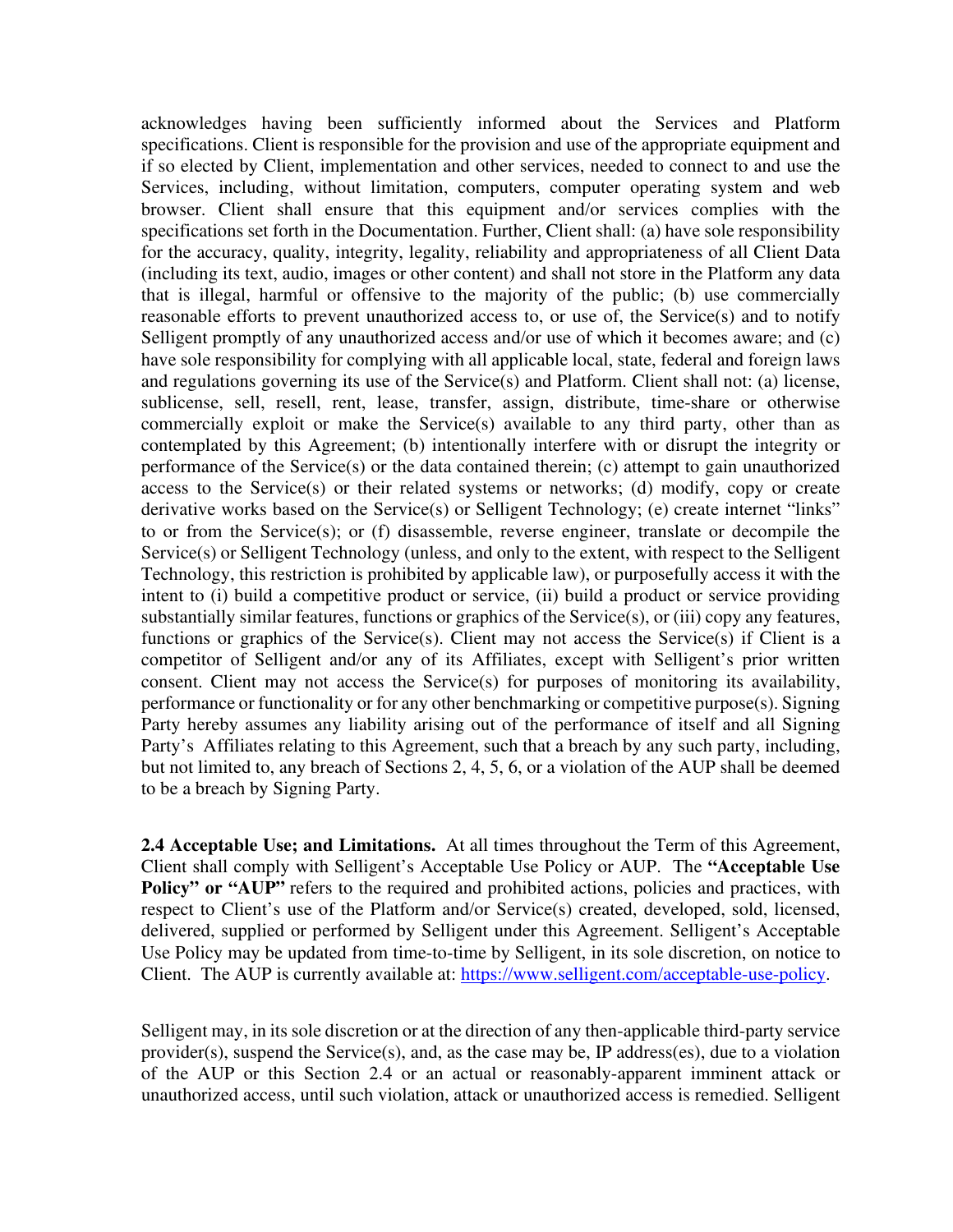will use commercially reasonable efforts to provide Client with advanced notice of such suspension. In the event of any such suspension or termination, Client shall not be entitled to any credit, refund or set-off, except for where such suspension is not grounded on legitimate elements.

**2.5 Third-Party Providers.** Any exchange of data or other interaction between Client and a third-party provider (other than any subcontractor or agent of Selligent under this Agreement), and any purchase by Client of any product or service offered by any third-party provider, is solely between Client and such third-party provider.

**2.6 Intellectual Property.** Client acknowledges that in providing the Service(s), Selligent uses Selligent's and/or its Affiliates': (a) company name(s), copyright(s), trademark(s),  $logo(s)$ , domain name(s), the product and service name(s) associated with the Service(s) and other trademarks and service marks; (b) certain audio and visual information; and (c) other technology, software, hardware, products, processes, algorithms, user interfaces, know-how and other trade secrets, techniques, designs, inventions and other tangible or intangible technical material or information (collectively "**Selligent Technology**") and that the Selligent Technology is covered by intellectual property rights owned or licensed by Selligent and/or its Affiliates (collectively "**Selligent IP Rights**"). Certain components of the Selligent Technology may be provided by third-party providers and are subject to terms of Specific Terms as may be indicated in an applicable Sales Order. Such third-party components are the intellectual property of the specific providers and, as such, no right, title or interest, other than the right to utilize the Services as described herein, shall vest in Client. Other than as expressly set forth in this Agreement, no right, title, license or any other rights in or to the Selligent Technology or Selligent IP Rights are granted to Client. Any and all such licenses and rights are hereby expressly reserved by Selligent for itself and its Affiliates.

Any and all Client Data shall remain the sole and exclusive property of Client. Client acknowledges and agrees that Selligent may, subject to the terms of its Privacy Policy (available at: https://www.selligent.com/privacy-policy) and this Agreement, use Client Data to provide services hereunder. Client hereby grants to Selligent a non-exclusive, nontransferable license to use, perform and display the Client Data during the Term solely to allow Selligent and/or its Affiliates to perform its obligations as stated herein. Selligent may prepare aggregated and anonymized summary statistics incorporating, and based upon, the usage activity, delivery data and other statistics of Client and Selligent's and its Affiliate's other clients ("**Benchmarking Statistics**"). Selligent shall own all right, title and license in the Benchmarking Statistics, which it may use in its own research, marketing and other commercial services, offerings or activities.

**2.7 Data Protection; Data Breaches**. If required under applicable law, Client and Selligent agree to be bound by the DPA, a copy of which is hereby incorporated into this Agreement as Exhibit B. Client agrees that Selligent and/or its Affiliates may, subject to the terms of the DPA, process Client and Consumer Data.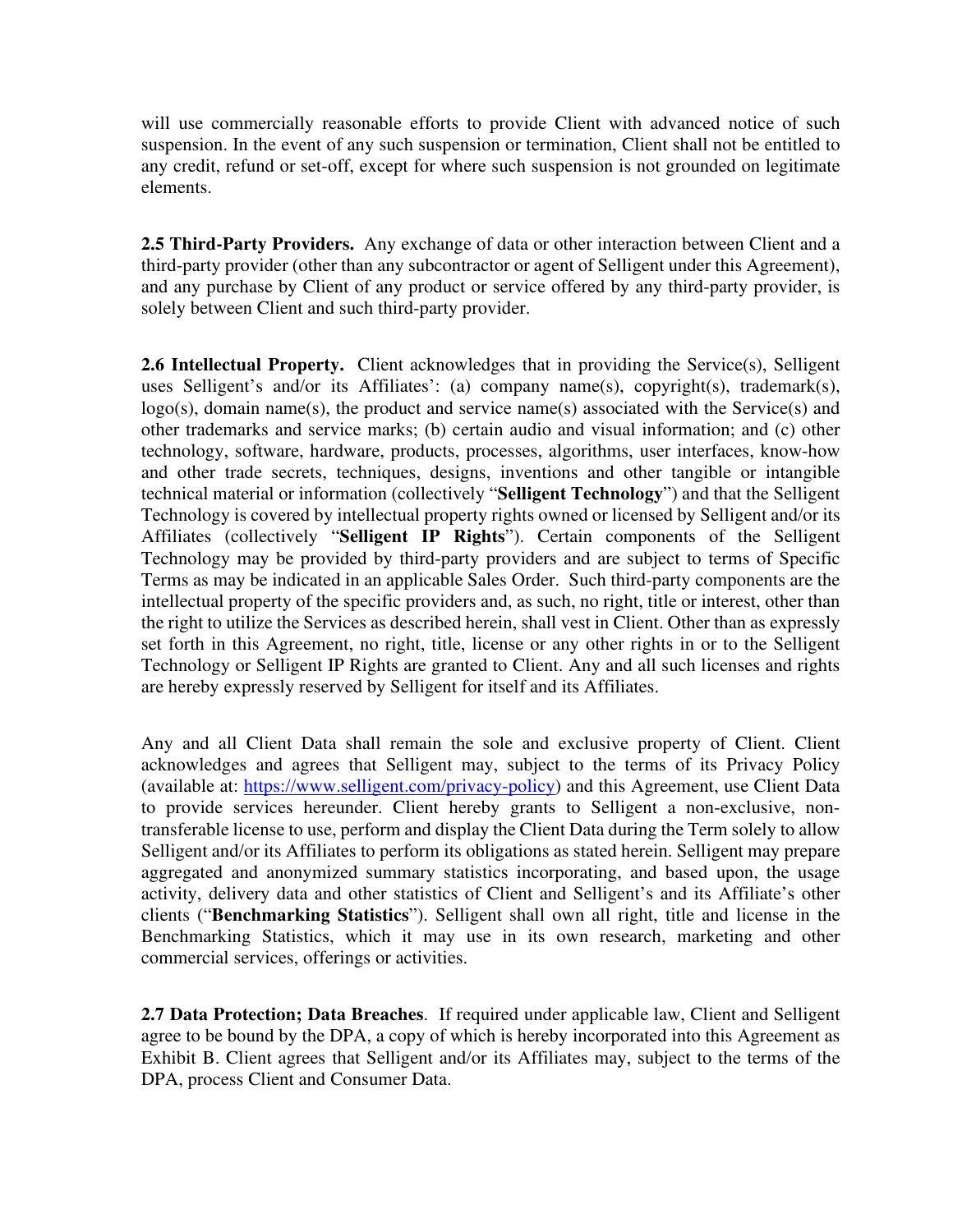For purposes of this Section, a "breach" means any actual unlawful or unauthorized access, acquisition or use of Consumer Data that compromises the security, privacy or integrity of the Consumer Data. If any Consumer Data that is held by Selligent and/or its Affiliates is breached, Selligent shall utilize commercially reasonable efforts to: (a) provide Client written notice of such breach no later than three (3) business days from the date it obtains actual or constructive knowledge of the breach; and (b) take commercially reasonable steps designed to mitigate all known causes of the breach. In the event of a breach as defined in this Section or any other occurrence of any other event regarding Consumer Data resulting from Selligent's failure to comply with applicable law or with the provisions of this Section that requires notification under applicable law, Selligent agrees, subject to the limits set forth in Section 7 of this SSA, to provide reasonable assistance in providing any required notice to affected individuals in accordance with any applicable law.

# **3. Fees & Payment.**

**3.1 Fees.** Client shall pay all "Fees" specified in all executed Service Orders hereunder in accordance with the terms and conditions set forth herein. Except as otherwise provided in a Service Order, all Fees are quoted in United States Dollars (**"USD"**). Except as provided for in Sections 2.4, 6.2, 9.3 and 9.5 of this SSA, all Fees are non-refundable.

**3.2 Invoicing & Payment.** Unless agreed to otherwise in a specific Service Order, and any all Fees for the Service(s) will be invoiced by Selligent net thirty (30) calendar days in accordance with the terms in the applicable Service Order and shall be payable, by Client, annually in advance; and payable via automated clearing house payment (**"ACH"**) or wire transfer in accordance with the terms herein. Client shall maintain complete and accurate billing and contact information for the Service(s) with Selligent at all times, and shall update such information periodically, as needed.

**3.3 Overdue Payments.** Any payment(s) not received from Client by the due date may accrue late charges at the rate of 0.5% of the outstanding balance per month, or the maximum rate permitted by law, whichever is lower, from the date such payment was due until the date paid. Upon two (2) business days' notice, Selligent may suspend any Service that is unpaid as and when due and will notify Client of such suspension by e-mail. Signing Party shall be liable for any unpaid Fees of its Affiliates, who have executed a Service Order under this Agreement.

**3.4 Taxes.** Unless otherwise stated, Fees specified on a Service Order do not include any local, state, federal or foreign taxes or duties of any nature (**"Taxes"**). Client shall be responsible for paying all Taxes, excluding any Taxes based on Selligent's or its Affiliates income. If Selligent or any of its Affiliates has the legal obligation to pay or collect Taxes in any jurisdiction, Client shall be responsible for such Taxes and the appropriate amount shall be invoiced to and paid by Client, unless Client provides to Selligent a valid tax exemption certificate authorized by the appropriate taxing authority.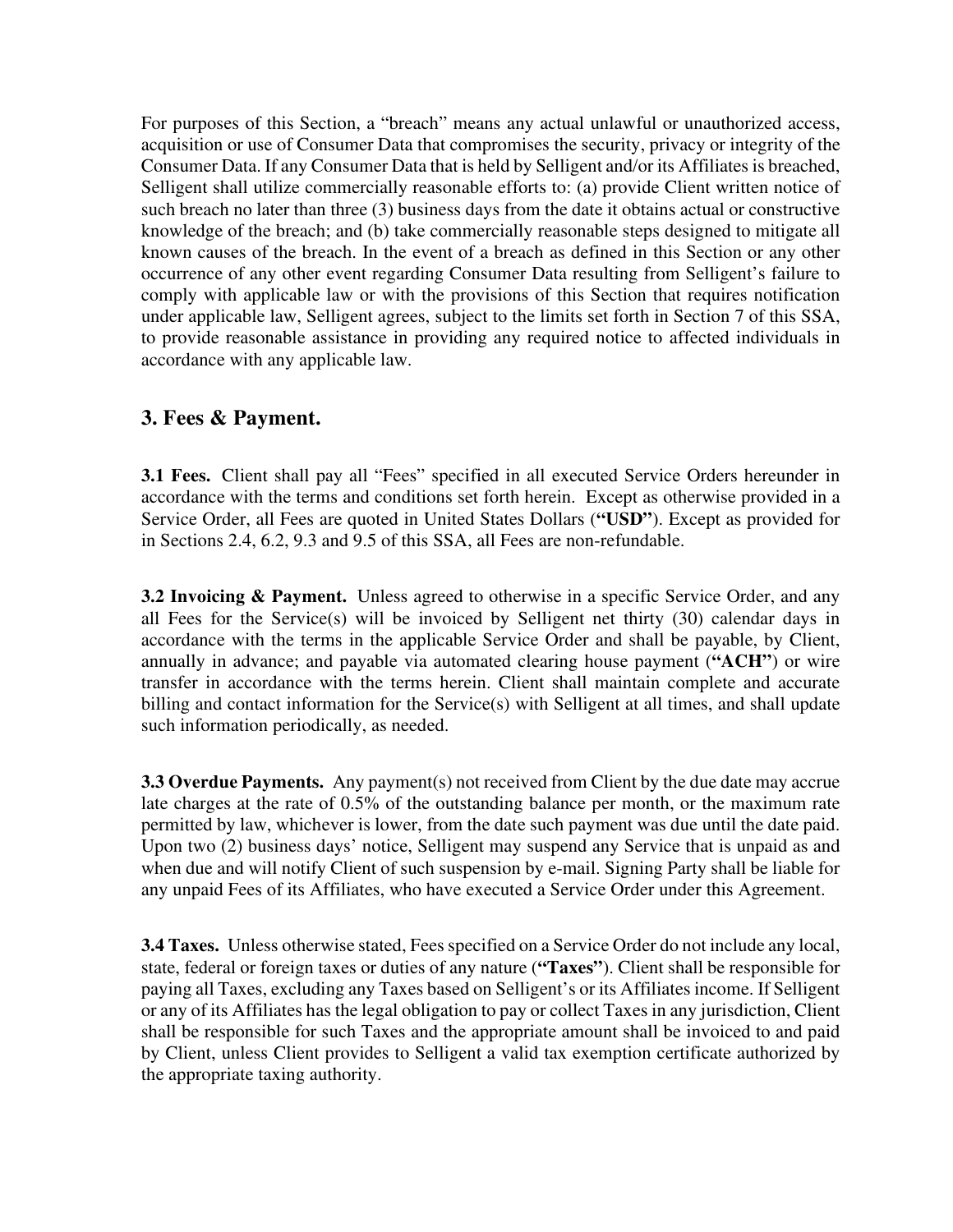# **4. Confidentiality.**

**4.1 Definition of Confidential Information.** As used herein, **"Confidential Information"** is any information of a party (**"Disclosing Party"**) disclosed by or on behalf of the Disclosing Party to the other (**"Receiving Party"**), whether orally or in writing, that is designated as confidential or that reasonably should be understood to be confidential given the nature of the information and the circumstances of disclosure (including pricing and other terms reflected in all Service Order(s)), Client Data, the Service(s), the Selligent Technology, business and marketing plans, trade secrets, technology and technical information, product designs, methods, processes, code, data, inventions, apparatus, statistics, programs, research, development, information technology, network designs, passwords, sign-on codes, usage data, and the Documentation, and terms of this Agreement. Confidential Information shall not include any information that: (a) is or becomes generally known to the public without breach of any obligation owed to the Disclosing Party; (b) was known to the Receiving Party prior to its disclosure by the Disclosing Party without breach by any third party of any obligation owed to the Disclosing Party; (c) was independently developed by the Receiving Party without breach of any obligation owed to the Disclosing Party; (d) is incorporated into Benchmarking Statistics; or (e) is received from a third party without breach of any confidentiality obligation.

**4.2 Confidentiality.** The Receiving Party shall not disclose or use Confidential Information of the Disclosing Party for any purpose other than to perform its obligations and/or exercise its rights under this Agreement, except with Disclosing Party's prior written permission.

**4.3 Protection.** During the Term of this Agreement, and for a period of three (3) years from the termination thereof, each party agrees to (a) use at least the same care and precaution in protecting such Confidential Information as the Receiving Party uses to protect its own Confidential Information, and in no event use not less than a commercially reasonable standard of care to protect Disclosing Party's Confidential Information disclosed hereunder; (b) not use Disclosing Party's Confidential Information other than as necessary to perform its obligations under and in accordance with this Agreement; (c) not disclose the Confidential Information to any other third party except as provided herein or as authorized by the Disclosing Party in writing; and (d) disclose Disclosing Party's Confidential Information to its authorized employees, agents, Affiliates and/or consultants (each, a **"Representative"**) on a "need-toknow" basis only, provided that each Representative is bound by obligations of confidentiality and usage and restrictions against disclosure substantially similar to those contained herein. Each Receiving Party shall be liable for the breach by any of its Representatives of such Representatives' confidentiality obligations hereunder.

**4.4 Compelled Disclosure.** If the Receiving Party is compelled by law to disclose Confidential Information of the Disclosing Party, it shall (a) provide the Disclosing Party with reasonable prior written notice of such compelled disclosure (to the extent legally permitted); (b) provide the Disclosing Party with reasonable assistance and cooperation, at Disclosing Party's cost, if the Disclosing Party wishes to contest or limit the disclosure; and (c) only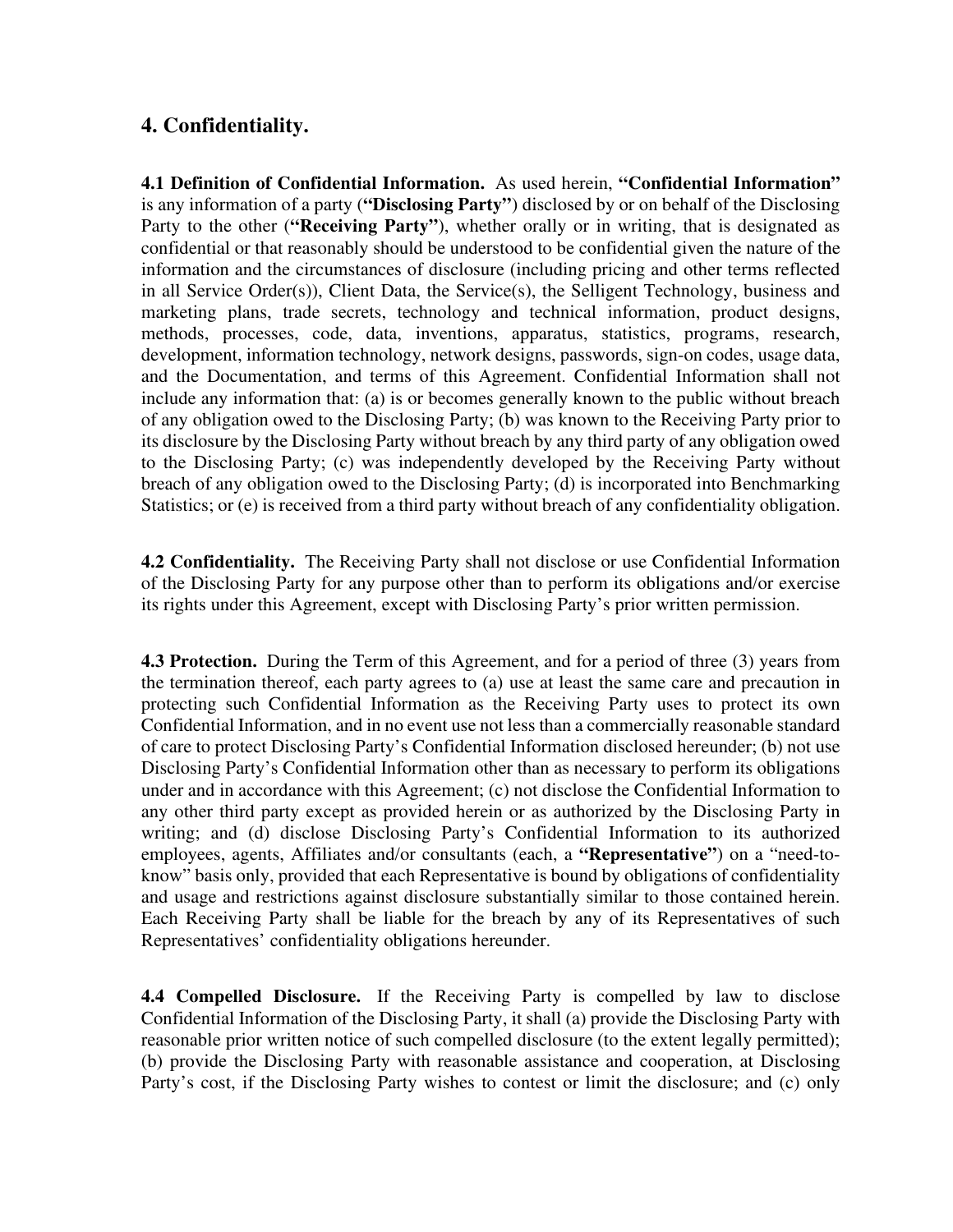disclose that Confidential Information necessary to comply with such subpoena or order as determined by counsel at Disclosing Party's reasonable cost.

**4.5 Remedies.** If the Receiving Party discloses or uses (or threatens to disclose or use) any Confidential Information of the Disclosing Party in breach of this Section, the Disclosing Party shall have the right, in addition to any other remedies available to it, to seek injunctive relief to enjoin such acts, it being specifically acknowledged by the parties that any other available remedies are inadequate.

**4.6 Return of Confidential Information.** Upon the written request of Disclosing Party at any time throughout the Term or upon expiration or termination of this Agreement, Receiving Party shall at its option, and if legally permissible, return or destroy (and certify such destruction in a signed writing) all Confidential Information of Disclosing Party, including all copies thereof, whether in physical or electronic form; provided, however, that Selligent and its Affiliates may retain an archival set of its working papers and a copy of Client's Confidential Information for ensuring compliance with applicable laws, regulations and professional standards regarding documentation of work performed under this Agreement. To the extent that it is impracticable to return or destroy any Confidential Information, and with respect to any information retained for archival purposes, Receiving Party shall continue to maintain the confidentiality of such information in accordance with this Agreement for as long as such information is retained.

## **5. Warranties & Disclaimers.**

**5.1 Mutual Warranties.** Each party warrants that it (i) has the legal power to enter into this Agreement; and (ii) is authorized to perform its obligations under this Agreement.

**5.2 Selligent Warranties.** Selligent warrants that it will provide the Service(s) in a workmanlike manner consistent with general industry standards reasonably applicable to the provision thereof. Subject to maintenance and downtime contemplated in the SLA, if Client notifies Selligent in writing, within thirty (30) calendar days of receipt thereof, of the failure of any unaltered version of any Deliverables specified in an applicable Statement of Work or any Subscription Services ordered in a Sales Order, to perform as described in any Documentation or set forth in an applicable Statement of Work (**"Error(s)"**), Client's sole remedy and Selligent's sole liability with respect to the noted Errors in the unaltered versions of such Deliverables or Subscription Services, shall be to attempt to correct those Errors. Should any Errors contained within any of the Deliverables or with respect to any Subscription Services result from a denial of services attack, or from Client's, or any third party's actions, alterations, modifications or adjustments to the same, Selligent may, in its sole discretion, attempt to correct those Errors, on a time and materials basis at its then-current rates.

**5.3 Client Warranties.** Client warrants that: (a) Client owns or otherwise has the right to use any Client Data, Consumer Data, software, systems or materials provided by or on behalf of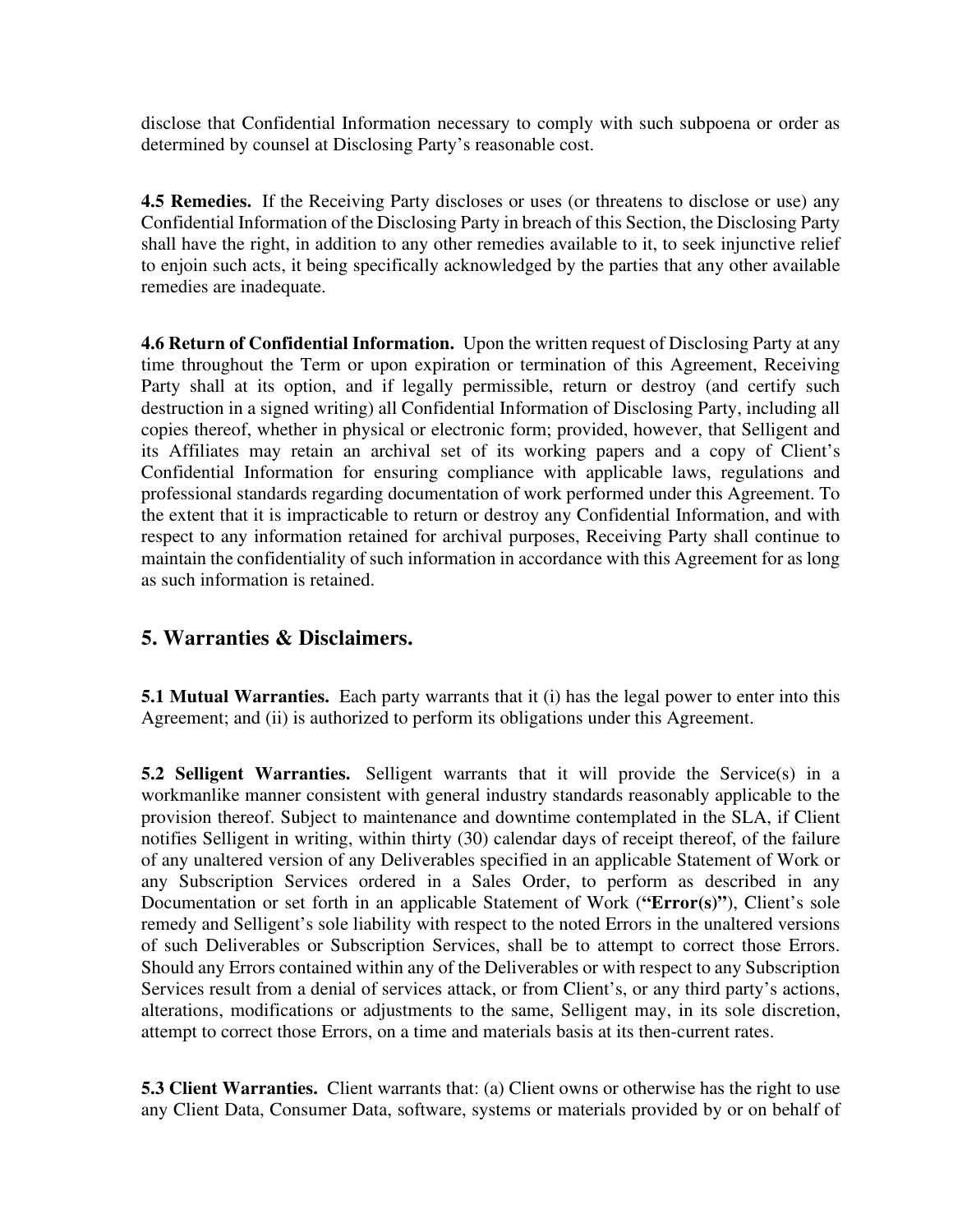Client to Selligent or any of its Affiliates in performing any Services hereunder; (b) Client Data and Consumer Data do not, and will not, contain any data or materials that infringe upon the intellectual property rights of a third party, or that Client knows to be inaccurate; (c) Client has obtained the necessary authorizations to permit Selligent and its Affiliates to access any third-party data, software, systems and materials to provide any Services requested under an applicable Service Order; (d) Client's use of the Platform and Services will at all times throughout the Term of this Agreement comply with the terms of this Agreement; and (e) Client's use of the Services, Deliverables and any outputs or results obtained therefrom do not and will not violate any applicable law, rule or regulation, including, without limitation, export, privacy, anti-discrimination or anti-trust laws or any proprietary or contract right of any third party.

**5.4 Disclaimer.** EXCEPT AS EXPRESSLY PROVIDED HEREIN, SELLIGENT MAKES NO WARRANTY OF ANY KIND, WHETHER EXPRESS, IMPLIED, STATUTORY OR OTHERWISE. SELLIGENT HEREBY SPECIFICALLY DISCLAIMS ALL IMPLIED WARRANTIES, INCLUDING, WITHOUT LIMITATION, ANY WARRANTY OF MERCHANTABILITY OR FITNESS FOR A PARTICULAR PURPOSE, TO THE MAXIMUM EXTENT PERMITTED BY APPLICABLE LAW.

## **6. Indemnification.**

**6.1 Mutual Indemnification.** Each party (the **"Indemnifying Party"**) will indemnify, defend and hold harmless the other party and its affiliates, subsidiaries, permitted successors in interests and assigns and its and their respective officers, directors, employees, and agents, from and against any and all third-party claims, actions, demands or lawsuits arising out of performance of this Agreement (**"Claim(s)"**), and any resulting judgments, damages, liabilities, fines, penalties, losses, costs and expenses (including reasonable attorneys' fees) or any amounts paid in settlement thereof subject to the conditions herein, to the extent arising out of or relating to:

- a. the gross negligence or willful misconduct of the Indemnifying Party; or
- b. any act or omission by the Indemnifying Party that results in personal injury or death.

**6.2 Indemnification by Selligent.** Subject to this Agreement and the limitations set forth in Section 7 of this SSA, Selligent shall defend, indemnify and hold Client and its permitted successors in interests and assigns (collectively, the **"Client Indemnified Parties"**) harmless against any loss or damage incurred in connection with any Claims brought against any Client Indemnified Party (a) alleging that the use of the Service(s) as contemplated hereunder infringes any third-party patents(s), copyright(s) or trademark(s) registered in the United States, as of the Effective Date of Service Order No. 1, or misappropriates such third party(ies')'s trade secret(s), or (b) for any damages, penalties and fines resulting solely from Selligent's failure to comply with applicable law or with the provisions of Section 4 of this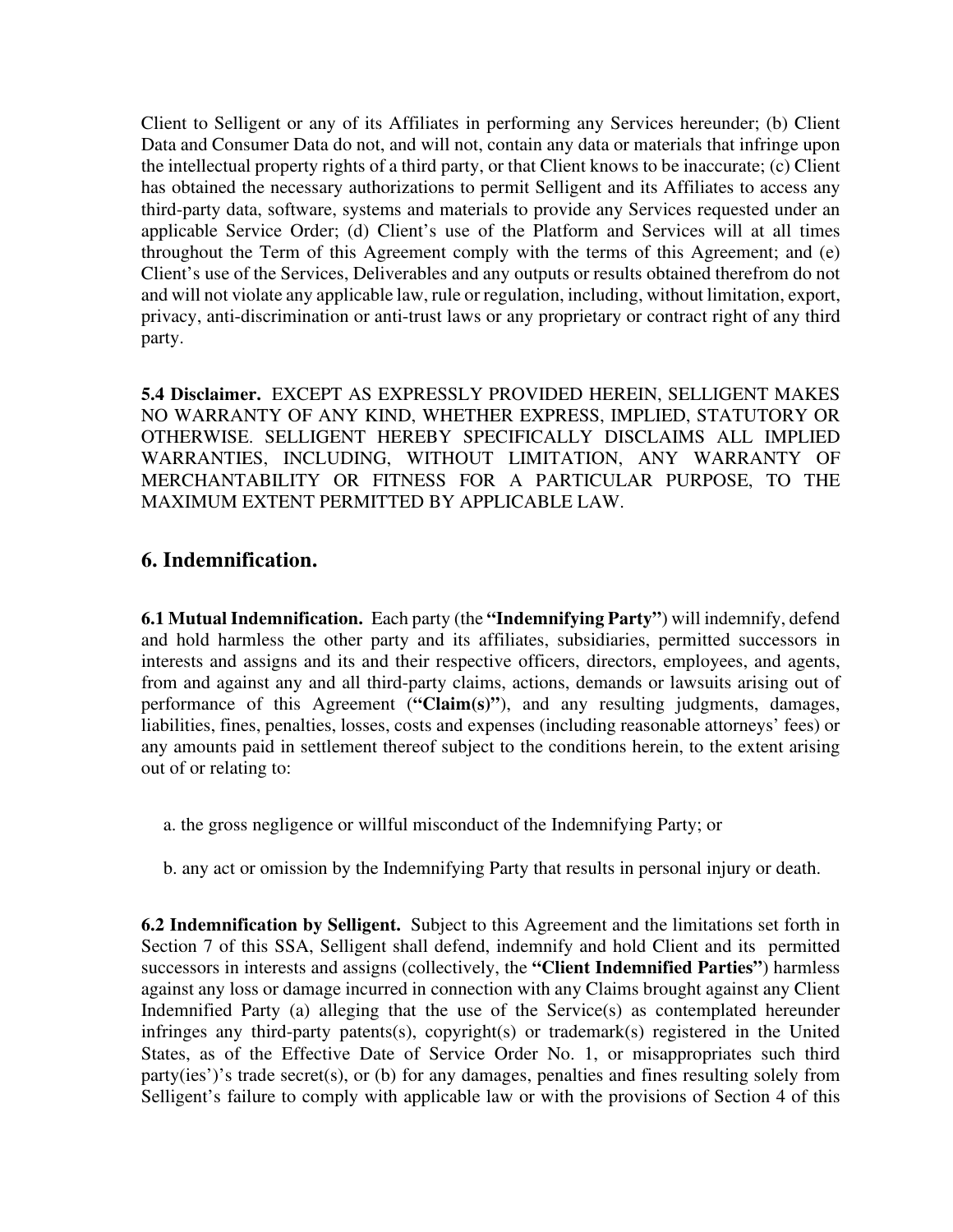SSA; further provided, that Client (x) promptly gives written notice of the Claim to Selligent; provided, that failure to give such notice shall not operate as a waiver of Client's rights hereunder to the extent that delay in giving notice does not materially prejudice Selligent's ability to fulfill its obligations under this Section; (y) gives Selligent sole control of the defense and settlement of the Claim; and (z) provides to Selligent, at Selligent's cost, all reasonable assistance. Selligent's obligations under this Section shall not apply if the alleged infringement or misappropriation is based on any Client Data or results from use of the Services in conjunction with any other platform, product or service, unlicensed activities, or use of the Services in violation of this Agreement by Client or its Users. Selligent's obligations under this Section shall be Client's sole remedy for any of the above infringement, misappropriation and data breach claims and actions.

Selligent may agree on any settlement; provided, that Selligent will not enter into or agree to any settlement that imposes any obligation on Client without Client's prior written consent and will not admit liability on behalf of Client. Client may also choose to participate in the defense of such Claims at Client's sole cost and expense. Selligent shall keep Client advised of the status of the Claim and will consider in good faith recommendations made by Client with respect to the Claim.

In the event a Claim under this Section is made or in Selligent's reasonable opinion is likely to be made, Selligent may, at its sole option and expense: (i) procure for Client the right to continue using the Services under the terms of this Agreement; (ii) replace or modify the Services to be non-infringing; or (iii) if the foregoing options are not reasonably available, terminate this Agreement and refund to Client all prepaid, unused Fees.

**6.3 Indemnification by Client.** Client shall defend, indemnify and hold Selligent, its Affiliates and each of their respective officers, directors, employees, agents, permitted successors in interests and assigns (collectively, the **"Selligent Indemnified Parties"**) harmless against any loss or damage (including reasonable attorneys' fees) incurred in connection with Claims brought against any Selligent Indemnified Party (a) arising in connection with any breach of Section 5.3 of this SSA; or (b) alleging that the Client Data or Client's illegal or unauthorized use of the Service(s) infringes the rights of, or has otherwise harmed, a third party; provided, that Selligent (x) promptly gives written notice of the Claim to Client; provided further, that failure to give such notice shall not operate as a waiver of Client's rights hereunder to the extent that delay in giving notice does not materially prejudice Client's ability to fulfill its obligations under this Section; (y) gives Client sole control of the defense and settlement of the Claim; and (z) provides to Client, at Client's cost, all reasonable assistance.

Client may agree on any settlement; provided, that Client will not enter into or agree to any settlement that imposes any obligation on Selligent without Selligent's prior written consent. Client will not admit liability on behalf of Selligent. Selligent may also choose to participate in the defense of such Claims at Selligent's sole cost and expense. Client shall keep Selligent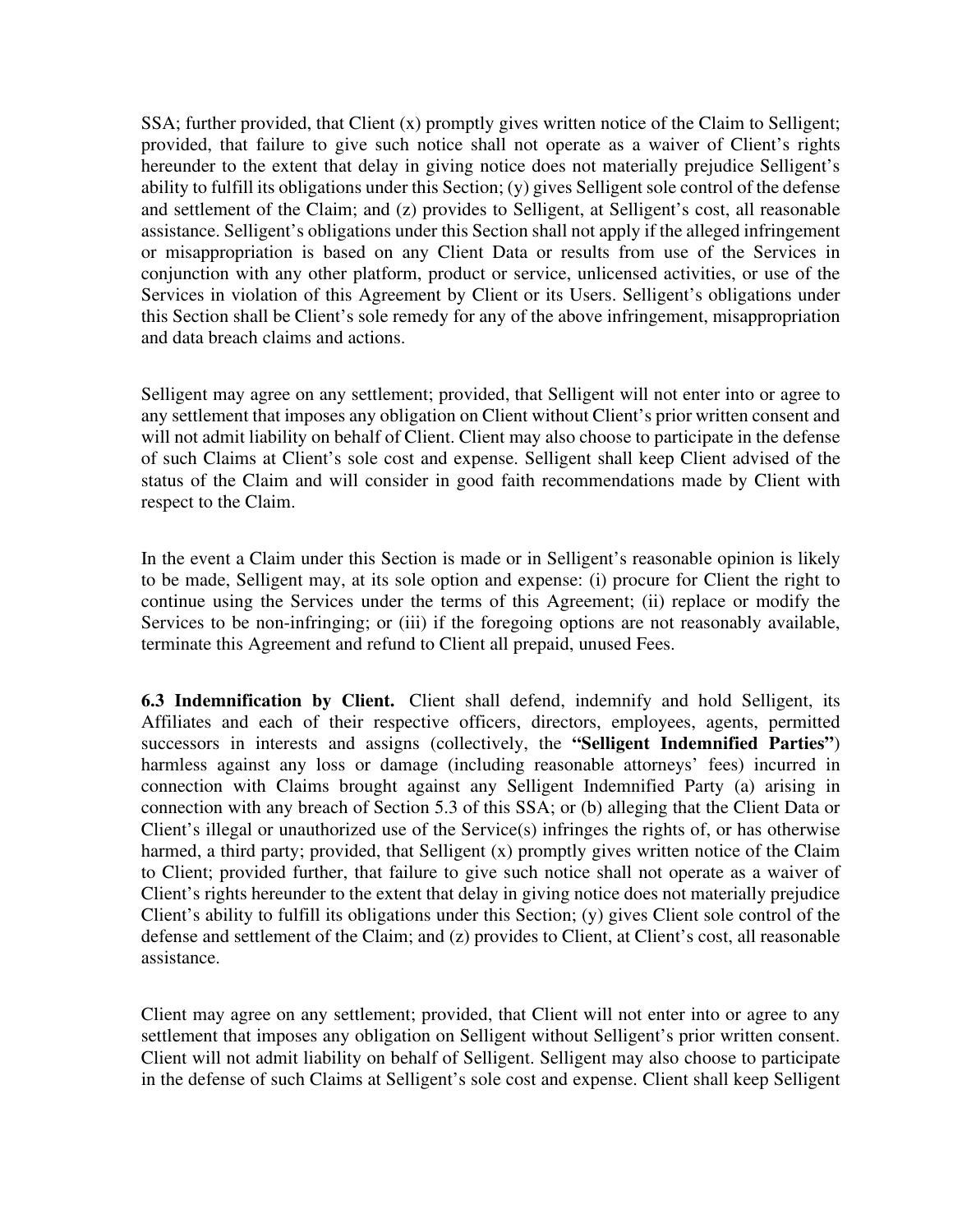informed of the status of the Claim and will consider in good faith recommendations made by Selligent with respect to the Claim.

# **7. Limitation of Liability.**

**7.1 Limitation of Liability.** EXCEPT FOR THE INDEMNIFICATION OBLIGATIONS UNDER SECTION 6.1 OF THIS SSA, OR IN THE EVENT OF CLIENT'S VIOLATION OF SECTIONS 2.3 OR 2.4 OF THIS SSA, IN NO EVENT SHALL EITHER PARTY'S AGGREGATE LIABILITY ARISING OUT OF OR RELATED TO THIS AGREEMENT, WHETHER IN CONTRACT, TORT OR UNDER ANY OTHER THEORY OF LIABILITY, EXCEED THE LESSER OF: (I) THE NON-BREACHING PARTY'S ACTUAL DIRECT DAMAGES; OR (II) THE AGGREGATE AMOUNTS PAID AND PAYABLE BY CLIENT TO SELLIGENT IN THE TWELVE (12) MONTHS PRECEDING THE FIRST EVENT GIVING RISE TO THE LIABILITY.

**7.2 Exclusion of Consequential and Related Damages.** EXCEPT FOR THE INDEMNIFICATION OBLIGATIONS UNDER SECTION 6.1 OF THIS SSA, OR IN THE EVENT OF CLIENT'S VIOLATION OF SECTIONS 2.3 OR 2.4 OF THIS SSA, IN NO EVENT SHALL EITHER PARTY, NOR SELLIGENT'S SUBCONTRACTOR(S), HAVE ANY LIABILITY TO THE OTHER FOR ANY LOST PROFITS (EXCLUDING ANY FEES OWED TO SELLIGENT BY CLIENT UNDER THIS AGREEMENT), REVENUES, LOSS OF USE, COSTS OF PROCUREMENT OF SUBSTITUTE GOODS OR SERVICES, GOODWILL OR FOR ANY INDIRECT, SPECIAL, INCIDENTAL, PUNITIVE OR CONSEQUENTIAL DAMAGES (COLLECTIVELY, **"INDIRECT DAMAGES"**) HOWEVER CAUSED AND WHETHER IN CONTRACT, TORT OR UNDER ANY OTHER THEORY OF LIABILITY, WHETHER OR NOT THE PARTY HAS BEEN ADVISED OF THE POSSIBILITY OF SUCH DAMAGE. THIS SECTION SHALL NOT BE CONSTRUED TO PROHIBIT A SELLIGENT CLAIM FOR DAMAGES BASED ON ANY ALLEGATION OF A BREACH OF SECTIONS 2.3-2.4, 2.6, 4 OR 5.3(d) OF THIS SSA RELATING TO THE USE OF SELLIGENT TECHNOLOGY OR CLIENT DATA, WHICH THE PARTIES ACKNOWLEDGE ARE DIRECT, AND NOT INDIRECT DAMAGES.

# **8. Publicity.**

Subject to Client's prior written approval (e-mail is deemed sufficient), Selligent may use Client's name, tradename(s), trademark(s) and/or logo(s) in Selligent's or its Affiliates client list identifying all or a material representation of Selligent's or its Affiliates clients. In addition, Client agrees to participate in the development of at least one (1) case study and/or white paper for publication on Selligent's website and/or other media outlets, and Client agrees to serve as a commercial reference client and/or to provide a testimonial for Selligent and its Services. Selligent agrees not to alter the name or logo presentation as provided by Client for any such list, nor to state or imply any endorsement of Selligent by Client.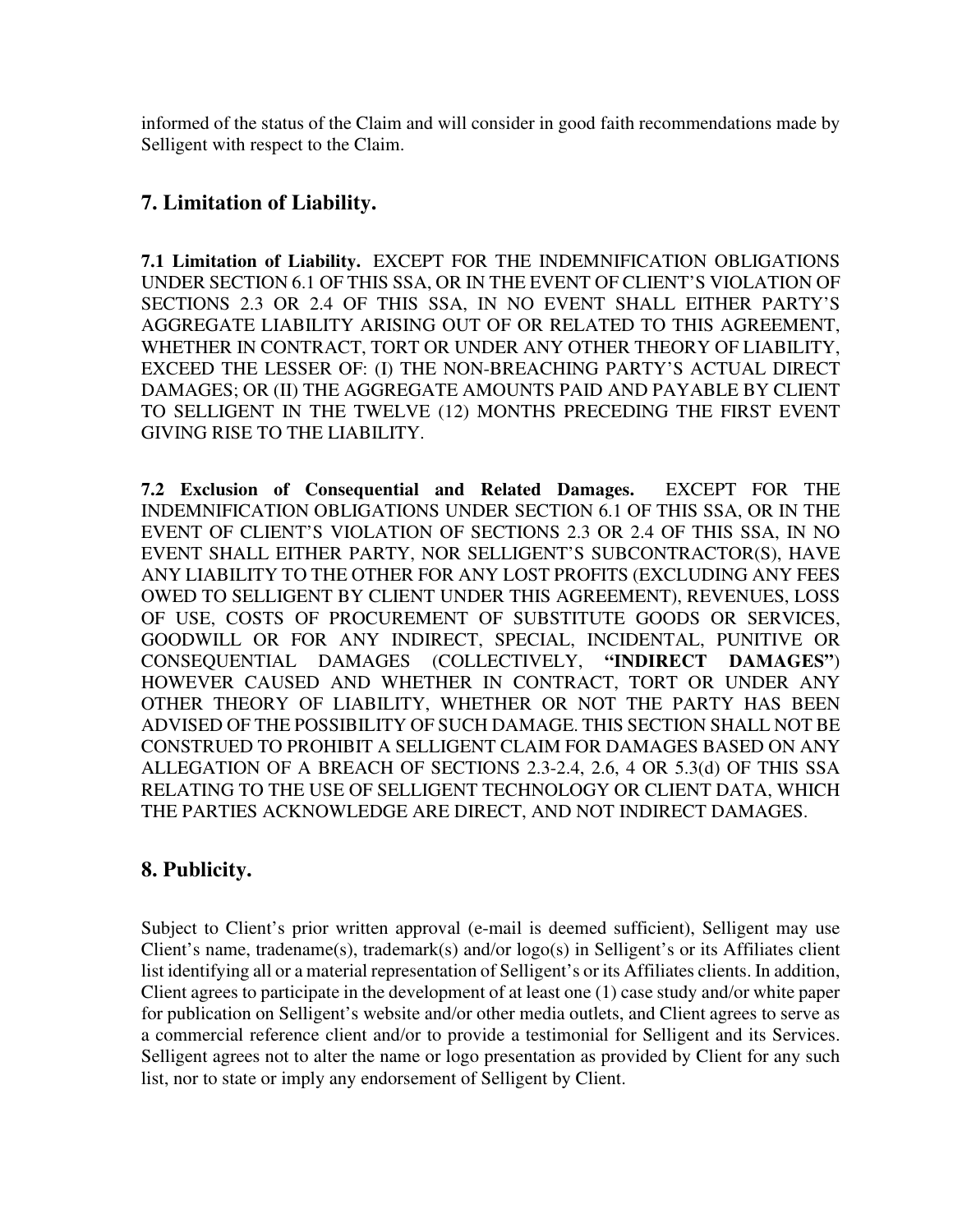#### **9. Term & Termination.**

**9.1 Term of Agreement.** This Agreement shall take effect on the effective date of Service Order No. 1 ("**Effective Date**") and shall remain in force so long as there is at least one (1) active Service Order in place, unless earlier terminated in accordance with this Section (collectively, including all applicable renewals pursuant to this Section, the "**Term**"). Each Service shall be sold in a minimum of one (1) year increments. All Sales Orders will automatically renew at the end of each term for an additional term of the same duration, unless either party gives the other notice of non-renewal at least ninety (90) calendar days before the end of the then-current term. Renewals will automatically apply to all Services listed in any applicable Service Order.

#### **9.2 Termination for Cause.**

**a.** A party may terminate this Agreement for cause: (i) upon thirty (30) calendar days' written notice of a material breach (other than non-payment) to the other party if such breach remains uncured at the expiration of such period; or (ii) with immediate effect by giving written notice to the other party, if the other party becomes the subject of a petition in bankruptcy or any other proceeding relating to insolvency, receivership or liquidation or makes an assignment for the benefit of creditors. During any such cure period, Selligent reserves the right to deactivate Client's passwords and/or login credentials and/or to block access to the Services, whereby the Fees will remain due for the period during which access was blocked and/or passwords and log-ins were deactivate, and Client will be solely responsible for any and all consequences resulting from such blocking and/or deactivation, without recourse against Selligent or any third-party service provider.

**b.** Selligent may terminate this Agreement and/or any applicable Services upon five (5) business days' written notice of a failure to pay any amount due hereunder, if such failure remains uncured at the expiration of such period.

**c.** Selligent may terminate this Agreement with immediate effect upon written notice if, at any time, Client becomes or is acquired by a competitor of Selligent's or any of its Affiliates'.

**d.** Selligent shall have the right to terminate this Agreement with immediate effect upon written notice to Client for any singular material violation of the AUP that risks the safety, security or reputation of any network, person or entity, or for repeated violations of the AUP resulting in burdensome administration for Selligent or the then-applicable third-party service provider(s).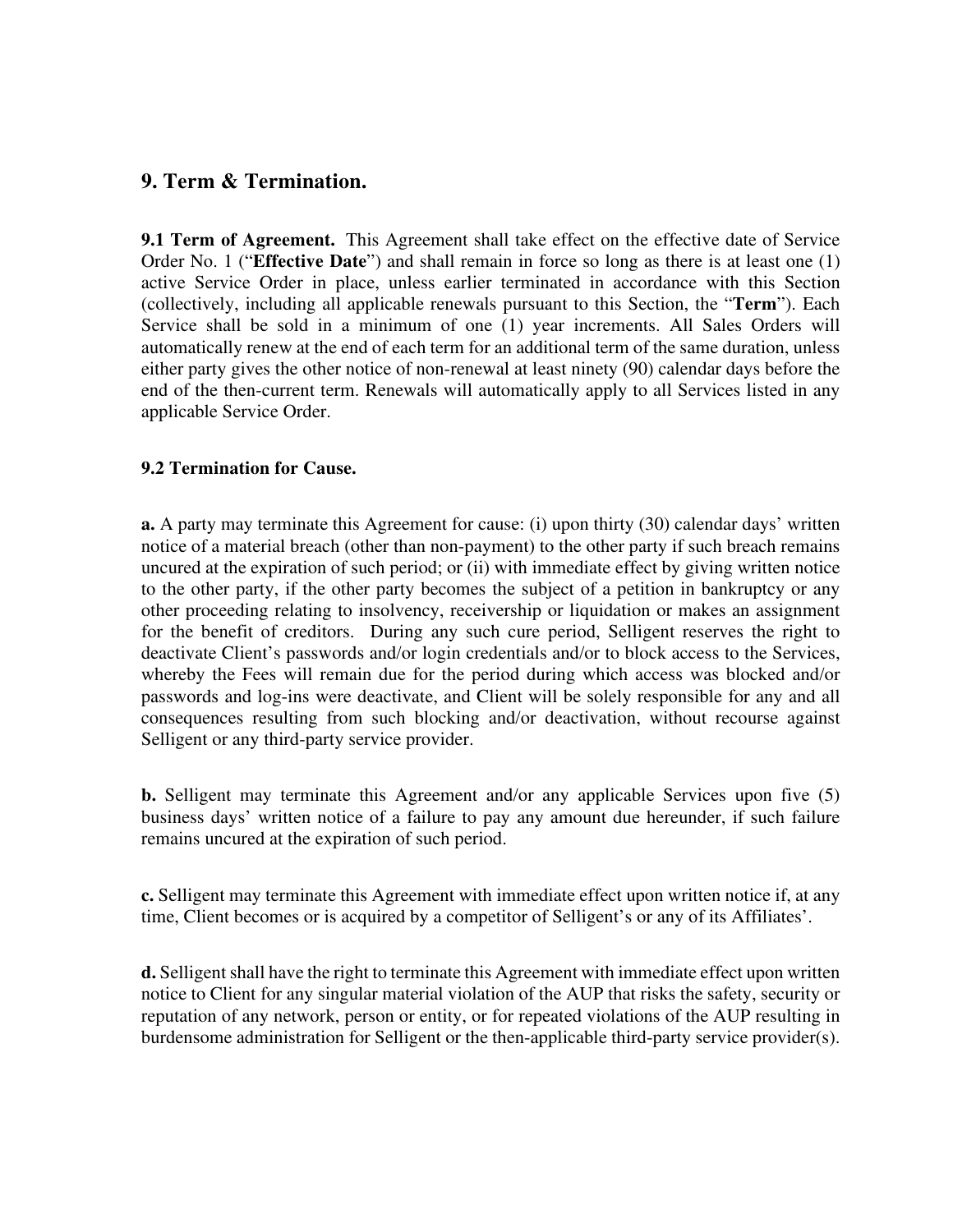**9.3 Termination for Failure to Meet the Platform Availability Objective.** Client may terminate the Agreement if Platform Availability Objective, as defined and provided for the SLA, results in Selligent's failure to meet the Service Levels, as defined in the SLA, for three (3) consecutive months. Should Client elect to terminate the Agreement under this Section, Client must provide written notice to Selligent of its intent to terminate within thirty (30) calendar days of the end of the third month in which the failure to meet the Service Level occurred; otherwise, Client waives this right of termination for the applicable period. In the event of such termination, Selligent's sole exposure and liability shall be to refund to Client any prepaid but unused Fees remaining on Client's account, if any.

**9.4 Effects of Termination.** On termination of this Agreement for any reason, (a) all licenses granted under this Agreement shall immediately terminate, and Client shall immediately cease all use of the Services and/or the Documentation; and (b) any rights, remedies, obligations or liabilities of the parties that have accrued up to the date of termination, including the right to claim damages in respect of any breach of this Agreement which existed at or before the date of termination, shall not be affected or prejudiced.

**9.5 Outstanding Fees.** Termination shall not relieve Client of its obligation to pay any Fees accrued and/or payable prior to the effective date of termination; provided, that in the event of the premature termination of the Agreement pursuant to Section 9.2(a) of this SSA due to Selligent's uncured material breach, Selligent will reimburse Client the portion of any Fees that have been paid in advance by Client and cover the period during which the Services have not been provided.

**9.6 Return of Client Data.** Client Data may be retrieved by Client from the Platform at any time during the term of this Agreement. Upon specific written request by Client made at the latest ten (10) business days prior to the effective date of any termination or the expiration of this Agreement, Selligent may return Client Data to Client through FTPS or SFTP. All complaints relating to the return of the data must be notified to Selligent in writing within ten (10) working days of the return, failing which all rights whatsoever will be null and void. The format in which such data will be returned shall be in Selligent format or any other format that can be run on standard software. Client shall be invoiced for the costs related to such return at Selligent's then current billing rates for such services, subject to a cap of one thousand US Dollars (\$1,000 USD). After termination of the Agreement, Selligent shall have no obligation to maintain or provide Client Data and shall thereafter, delete all Client Data in its systems or otherwise in its possession or control.

**9.7 Transition Assistance.** Commencing sixty (60) calendar days prior to the expiration of this Agreement or any Service Order thereof, or commencing upon any notice of termination of the Agreement or Service Order, as applicable (except for a termination for cause by Selligent pursuant to Section 9.2 of this SSA), Selligent shall provide to Client termination assistance and migration services to facilitate Client's orderly transition from the software and/or Services to Client's alternate service provider as designated by Client (**"Transition**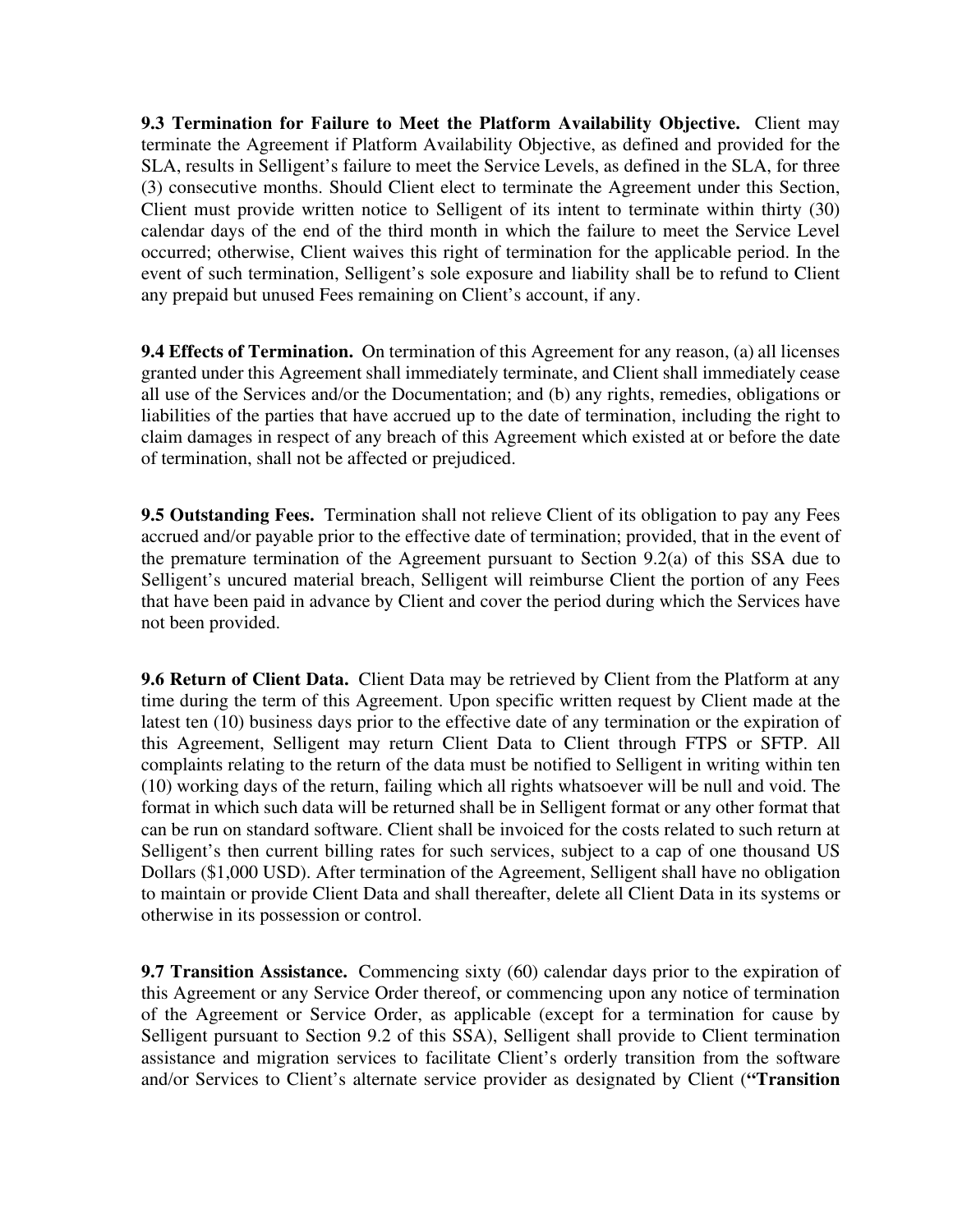**Assistance"**). Such Transition Assistance will be provided to Client on a time and materials basis, at Selligent's then current billing rates for such services.

**9.8 Surviving Provisions.** The provisions which by their nature should survive termination of this Agreement shall survive termination of this Agreement, in accordance with their respective terms (as and if applicable).

**10. Selligent Cortex: Send-Time Optimization.** As indicated in Client's Sales Order, Selligent Cortex: Send-Time Optimization ("**STO**") is included as part of the Subscription Service's Base services. The terms of this Section 10 shall apply to Client's use of STO.

**10.1 Definitions.** Unless otherwise defined herein, any defined term shall have the meaning ascribed to it below.

- "**Public Cloud**", "**Google App Engine**", or "**Google Kubernetes Engine**", as the case may be, refers to Google's cloud storage and computing capacity offered by Selligent to Client as part of the STO designed to track audience behavior.
- "**Private Cloud**" refers to Selligent's storage and computing capacity offered as part of the STO Services.

**10.2 Data Storage.** Consumer Data stored in the Private Cloud are hosted within the United States. Consumer Data stored in the Public Cloud are hosted within the United States but may be stored transiently or cached in any country in which Google or its agents maintain facilities in accordance with the service specific terms of Google App Engine and Google Kubernetes Engine (https://cloud.google.com/terms/service-terms). By using STO, Client acknowledges and agrees to the processing and storage of Consumer Data in the Public Cloud in accordance with Google's Data Processing and Security Terms (https://cloud.google.com/terms/dataprocessingterms).

Should Client export (or give Selligent instructions to export) to the Public Cloud any Consumer Data considered as personal data under applicable data protection law and hosted by default in the Private Cloud, Client shall assume full responsibility for such export and ensure beforehand that all obligations owed as data controller have been followed or otherwise adhered to. Selligent shall not bear any liability related thereto.

**10.3 STO-Specific Terms and Conditions.** Client acknowledges that STO rely partly on services provided by Google at the time of ordering the Service(s), and shall adhere to the Google Cloud Platform Acceptable Use Policy (https://developers.google.com/cloud/terms/aup?hl=en-EN), as amended from time-to-time, which is hereby incorporated by reference as part of the SSA. Client further acknowledges that any subcontractor of Selligent for the provision of STO, including but not limited to Google, may request that Selligent change or update the terms and conditions for its own clients using STO, including Client. Selligent will promptly notify Client of any such changes or updates to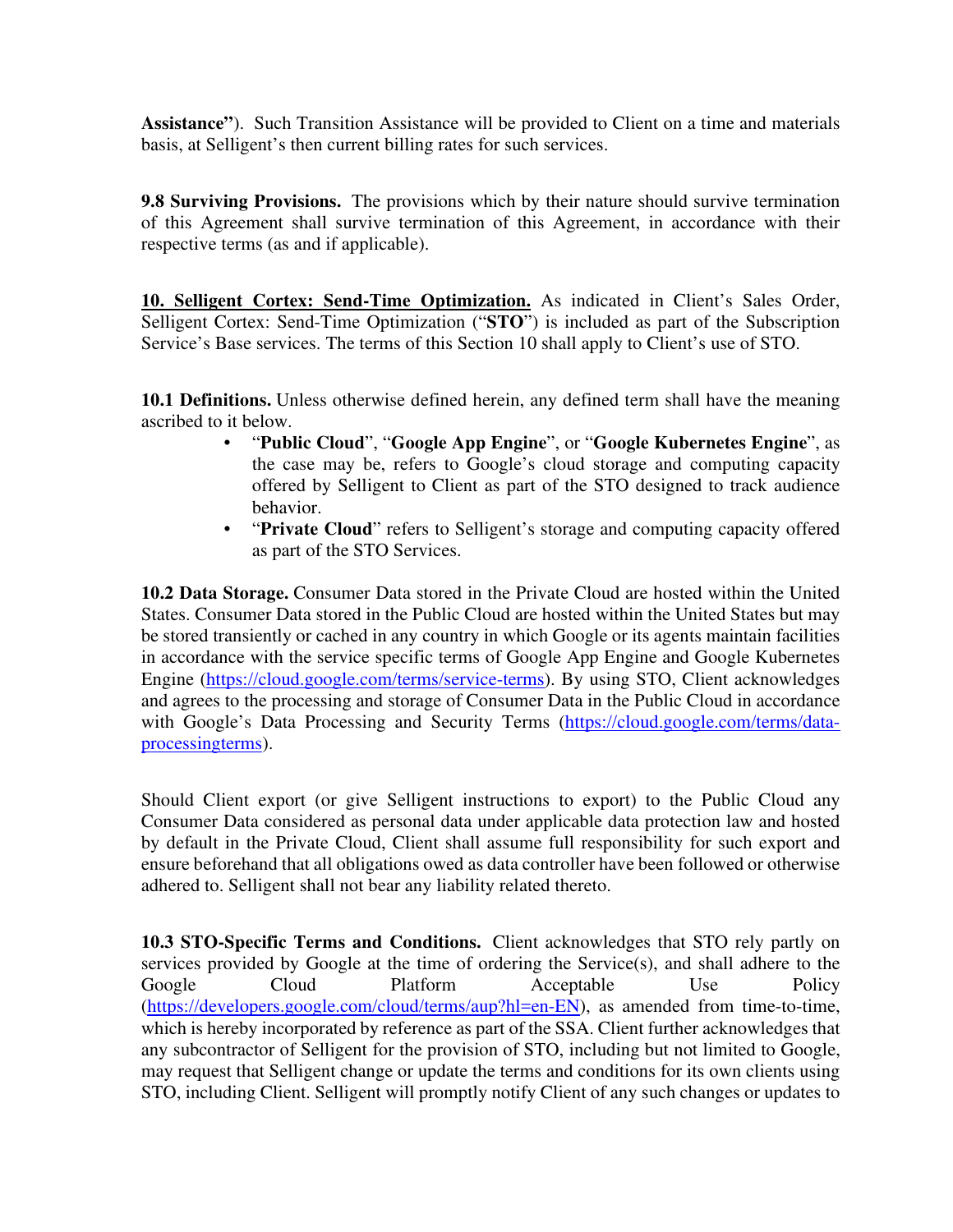the terms and conditions. Any such changes or updates will become effective fifteen (15) days after such notification has been given. During this fifteen (15) day period, Client has the right to terminate STO, by providing written notice to Selligent. Upon receipt of such notice, STO will be terminated immediately, whereas all remaining aspects of the Services shall remain in full force and effect. Following this fifteen (15) day period, if not such notice is received by Selligent, the updated terms and conditions will be considered part of the SSA and Client shall abide by such terms.

If Client or Client Data violate this SSA or any subcontractors' terms and conditions, including Google's acceptable use policy, or in case of any unauthorized access to STO, Selligent reserves the right to immediately suspend access to or the use of STO, and/or to remove the violative Client Data. Notwithstanding the limitations set forth in the Agreement, Client shall indemnify, defend and hold Selligent and its subcontractors harmless from and against any and all liabilities, damages, and costs, including settlement costs and reasonable attorney's fees, arising out of any third-party claims based on such violation(s).

**10.4 STO-Specific Warranties.** SELLIGENT OFFERS NO WARRANTIES ON STO, AND THE SLA IS NOT APPLICABLE TO CLIENT'S USE OF STO OR ITS USE OF THE PUBLIC CLOUD. For any issue encountered with the Public Cloud, Selligent will provide commercially reasonable support efforts and Client will use the reporting channels set out in the SLA to report any such issues to the Selligent Support Team.

Client acknowledges that Selligent and its subcontractors are not responsible or liable for the deletion of, or failure to store any, Client Data and other communications maintained or transmitted through Client's use of the Public Cloud.

**10.5 Termination and/or Suspension.** In the event that any agreements between Selligent and its subcontractor(s) for STO terminate or become suspended, for whatever reason, the Parties agree that STO will automatically terminate or be suspended, as the case may be. Selligent cannot guarantee any notice period but will inform Client as soon as possible in the event that STO is terminated or suspended.

**10.6 Further Applicability.** Should Client purchase, through an applicable Service Order any or all of: Selligent Site, Selligent Cortex: Smart Content, or Selligent Cortex: Smart Audiences, then the provisions of this Section 10 shall also apply to Client's use of such Optional Subscription Services.

**10.7 Reservation of Rights.** Selligent reserves the right to update the terms of this Section 10 from time-to-time, as may be necessary to adapt to changes in the provision of STO, Selligent Site, Selligent Cortex: Smart Content, or Selligent Cortex: Smart Audiences to Client, upon notice to Client.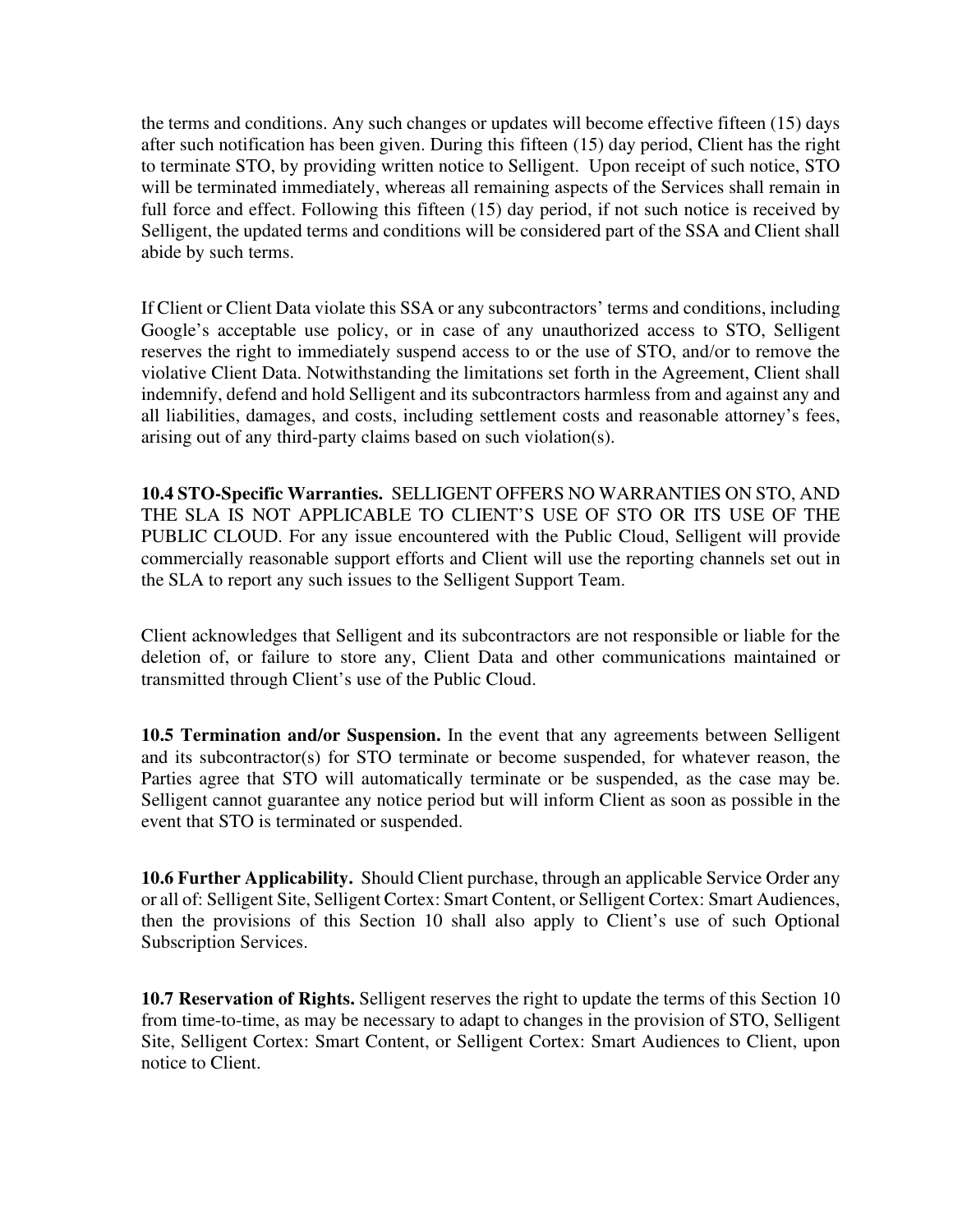## **11. General Provisions.**

**11.1 Nature of Relationship.** Client and Selligent understand, acknowledge and agree that they are independent contractors, and nothing in this Agreement is intended to create a partnership, agency, fiduciary, joint venture or employment relationship.

**11.2 Entire Agreement.** This Agreement constitutes the entire agreement between the parties relating to subject matter hereof and supersedes all prior or simultaneous agreements, discussions, negotiations and statements, written or oral.

**11.3 Other Documents.** No terms, provisions or conditions of any purchase order, acknowledgement or other business form that Client may use in connection with a Service Order or the purchase of any Services will have any effect on the rights, duties or obligations of the parties hereunder, or otherwise modify, this Agreement, regardless of any failure of Selligent or its Affiliates to object to any such terms, provisions or conditions. Except and only to the extent provided in Sections 6.2, 9.2, 9.3 and/or 11.12 of this SSA or under the SLA, Service Orders are non-cancelable, non-refundable and non-returnable.

**11.4 Governing Law; Venue.** This Agreement and any dispute or claim arising out of or in connection with it shall be governed by and construed in accordance with the internal laws of the State of California, USA, without reference to conflict of laws principles. The parties hereby submit and consent to the personal and exclusive jurisdiction of courts located in the County of Santa Clara, State of California. The rights and obligations of the parties under this Agreement shall not be governed by the 1980 U.N. Convention on Contracts for the International Sale of Goods; rather, such rights and obligations shall be governed by and construed under the internal laws of the State of California, including its Uniform Commercial Code. Any claim before a court in connection with this Agreement may only be initiated by either signatory, within one (1) year of the date on which the facts giving rise to such claim are known or should have been known by the claimant.

**11.5 Export Control.** Each party warrants that it will comply with the Export Administration Regulations and other United States laws and regulations governing exports in effect from time to time.

**11.6 Foreign Corrupt Practices Act.** Under the U.S. Foreign Corrupt Practices Act and Selligent's policies regarding foreign business practices, Client and its employees and agents shall not directly or indirectly make an offer, payment or promise to pay or authorize payment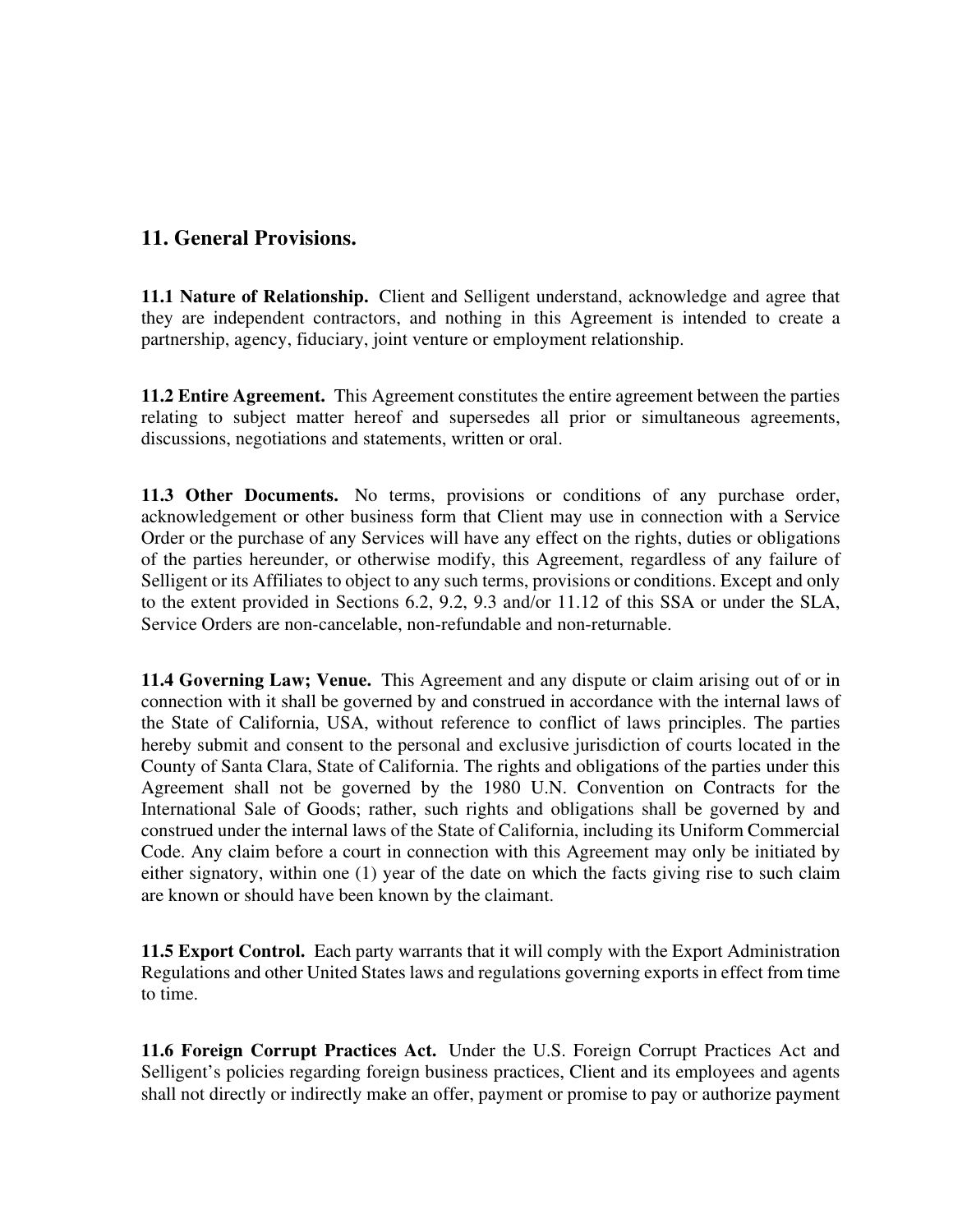or offer a gift or promise to give or authorize the giving of anything of value for the purpose of influencing an act or decision of an official of any government or the U.S. Government (including a decision not to act) or inducing such a person to use his influence to affect any such governmental act or decision in order to assist Client in obtaining, retaining or directing any such business.

**11.7 Government Approvals.** Client warrants to the best of its knowledge that no consent, approval or authorization of, or designation, declaration or filing with, any governmental authority is required in connection with the valid execution, delivery and performance of this Agreement.

**11.8 U.S. Government Licensees.** If Client is a United States government agency or orders a Service pursuant to a government contract or with government funds, then as defined in FAR section 2.101, DFAR section 252.227-7014(a)(1) and DFAR section 252.227-7014(a)(5) or otherwise, all Service(s) provided in connection with this Agreement are "commercial items," "commercial computer software" and/or "commercial computer software documentation." Consistent with DFAR section 227.7202 and FAR section 12.212, any use, modification, reproduction, release, performance, display, disclosure or distribution thereof by or for the US government shall be governed solely by the terms of this Agreement and shall be prohibited except to the extent expressly permitted by the terms of this Agreement. Client shall ensure that each copy used or possessed by or for the United States government is labeled to reflect the foregoing.

**11.9 Force Majeure.** Neither party shall incur any liability to the other on account of any loss, claim, damage or liability to the extent resulting from any delay or failure to perform all or any part of this Agreement (except for payment), if and to the extent such delay or failure is caused, in whole or in part, by events, occurrences or causes beyond the control and without any negligence on the part of the party seeking protection under this Section. Such events, occurrences or causes shall include, without limitation, acts of God, strikes, lockouts, riots, acts of war, terrorism, earthquake, fire or explosions, but the inability to meet financial obligations is expressly excluded.

**11.10 Audit.** Upon thirty (30) calendar days' prior written notice, not more than once per calendar year during the Term, and subject to any confidentiality obligations owing to any third parties, Selligent shall make available such financial and technical records to permit Client to verify Selligent's compliance with the terms of this Agreement. Client will conduct any audits in a way to avoid unreasonable interference with Selligent's or its Affiliate's normal business operations and in accordance with the terms of Section 3 of the SLA.

**11.11 Compliance.** Client acknowledges the Service(s) may include a monitoring component to track usage and agrees not to impede, disable or otherwise undermine such monitoring component's operation or its transmission of data to Selligent or any of its Affiliates.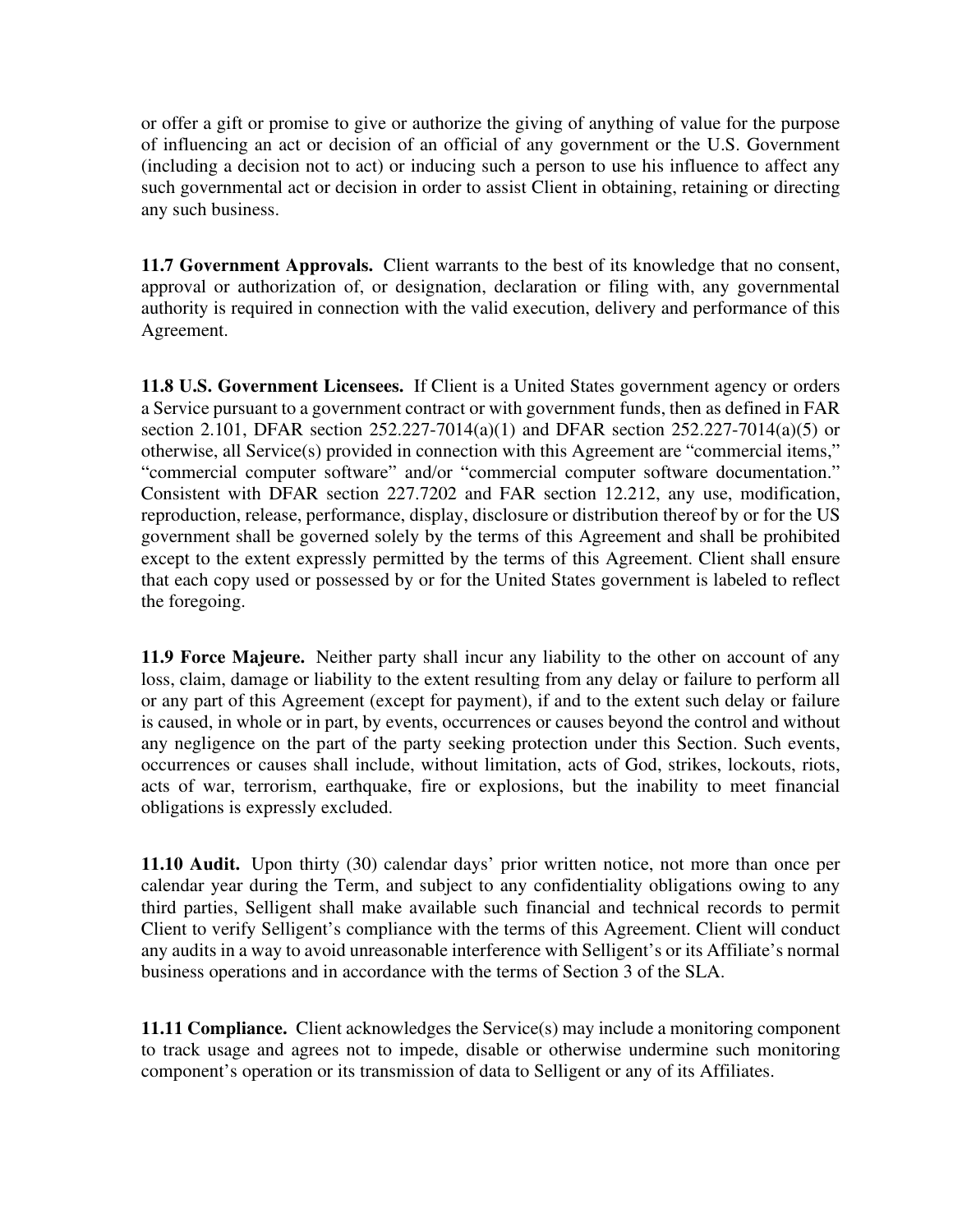**11.12 Successors and Assigns; Assignment.** The parties acknowledge that the licenses granted hereunder are personal to Client. Except as provided for elsewhere in this Agreement, neither this Agreement nor any rights or obligations of either Party arising hereunder may be assigned or transferred without the prior written consent of the other Party, such consent not to be unreasonably withheld or delayed. If a Party provides a commercially reasonable basis for withholding consent to an assignment under this Section 11.12, said non-consenting Party may terminate this Agreement upon ninety (90) calendar days prior written notice to the other Party. Notwithstanding the foregoing, each party may assign this Agreement in connection with a merger, reorganization, or sale of all or substantially all of the assets of the assigning party or sale of sufficient stock to constitute a change of control. This Agreement shall be binding on the parties' respective successors and permitted assigns.

**11.13 Amendment; Severability.** This Agreement may be amended or supplemented only in a writing signed by duly authorized representatives of both parties. If any provision of this Agreement is held invalid or unenforceable for any reason, the remaining provisions shall continue in full force without being impaired. Client and Selligent shall replace any invalid provision with a valid one that most closely approximates the intent and economic effect of the invalid provision.

**11.14 Waiver; Cumulative Remedies.** Any waiver of the provisions of this Agreement or of a party's rights or remedies under this Agreement must be in writing to be effective. Any such waiver shall constitute a waiver only with respect to the specific matter described in such writing and shall in no way impair the rights of the party granting such waiver in any other respect or at any other time. The rights and remedies herein provided are cumulative and none is exclusive of any other, or of any rights or remedies that any party may otherwise have at law or in equity. Except as otherwise set forth in this SSA, failure, neglect or delay by a party to enforce the provisions of this Agreement, or its rights or remedies at any time, shall not be construed and shall not be deemed to be a waiver of such party's rights under this Agreement and shall not in any way affect the validity of the whole or any part of this Agreement or prejudice such party's right to take subsequent action.

**11.15 Feedback/Reviews.** Client agrees that Selligent, its Affiliates or any of their or its agents, may freely use, disclose, reproduce, license, distribute or otherwise exploit in any manner any feedback, comments, reviews or suggestions Client or its Users may post in any forums or otherwise provide to Selligent or its Affiliates about the Services and software without any obligation to Client or its Users, without restrictions of any kind (including on account of any intellectual property rights) and without any obligation of compensation to Client, its Users and/or any third party.

**11.16 Non-Solicitation.** During the Term and for a period of six (6) months after its expiration, neither party shall, directly or indirectly, solicit any current employee of the other party who has directly participated in the performance of this Agreement. In the event of a breach of this Section, the non-defaulting party may, within thirty (30) calendar days following its written notice of such breach, claim from the defaulting party compensation in the amount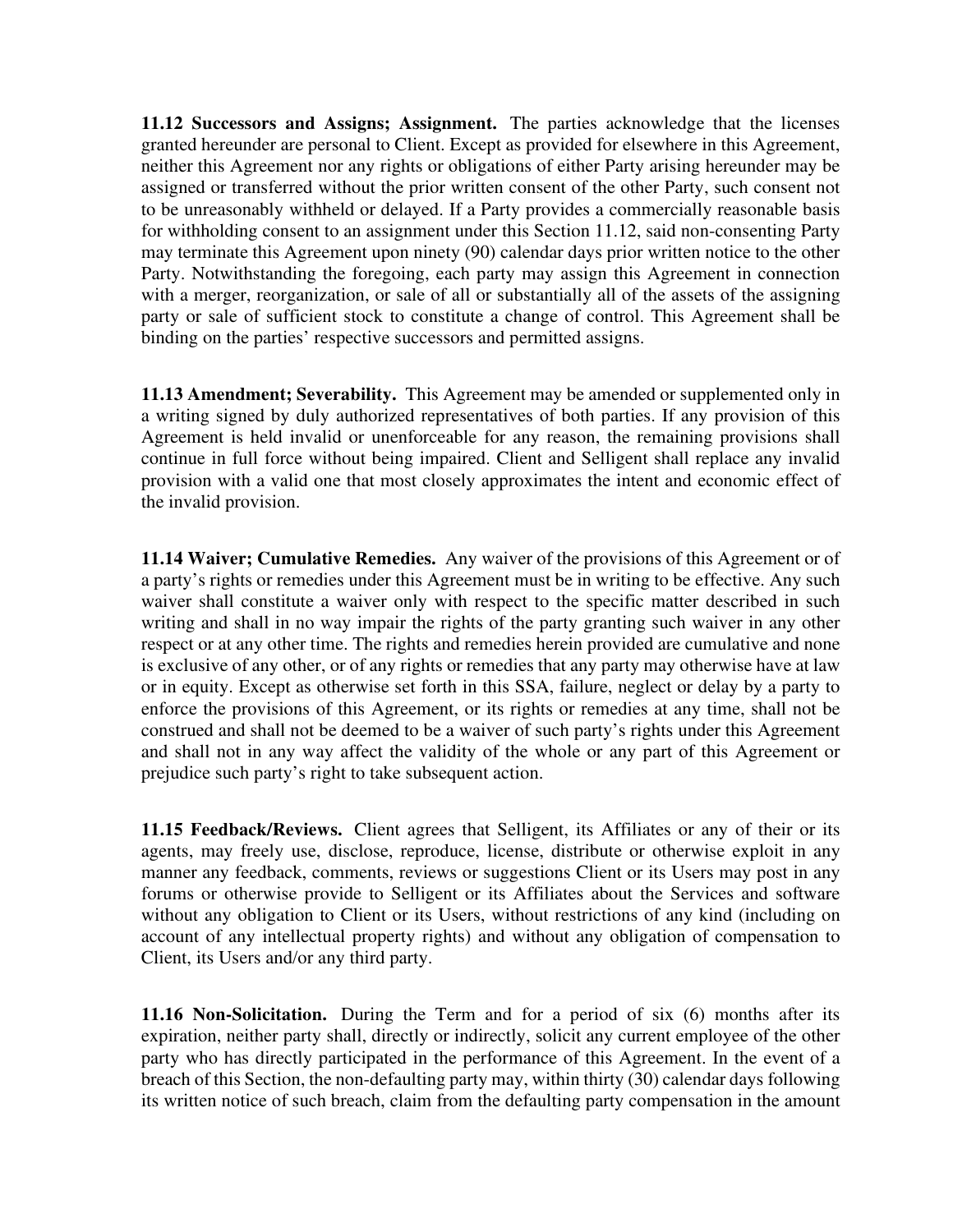of twelve (12) months of the applicable employee's most recent compensation rate as an employee of the non-defaulting party. The foregoing shall not apply to individuals hired as a result of the use of an independent employment agency (so long as the agency was not directed to solicit a particular individual) or as a result of the use of a general solicitation (such as a newspaper advertisement or digital posting) not specifically directed to employees of the other party.

**11.17 Notices.** Any notice required or permitted under this Agreement must be in writing and be (a) delivered in person, (b) sent by first class registered mail, or air mail, as appropriate, return receipt requested or (c) sent by reputable overnight courier, in each case properly posted and fully prepaid to the address of the applicable party identified herein as of the Effective Date or to such other address of such party as may be later designated in writing in accordance with this Section. Notices shall be considered to have been given at the time of actual delivery in person, three (3) business days after deposit in the mail as set forth above or one (1) day after delivery to an overnight air courier service. E-mail notice may be given to noticed e-mail addresses and are effective on dispatch, provided one of the above methods is also initiated on such same date. Client must notify Selligent of any changes to its Client contact, accounts payable and authorized support contact information, within seven (7) calendar days of any change thereto.

**11.18 Construction; Titles and Subtitles; Counterparts.** In this Agreement, unless it says otherwise: (a) reference to a person includes a legal person (such as a limited company) as well as a natural person; (b) reference to "including" shall be treated as being by way of example and shall not limit the general applicability of any preceding words; (c) reference to any legislation shall be to that legislation as amended, extended or re-enacted from time to time and to any subordinate provision made under that legislation; (d) reference to one party giving notice to the other party shall mean notice in writing; (e) references to clauses or schedules shall be to those in this Agreement; and (f) the titles and subtitles are used for convenience only and shall not be considered in construing or interpreting this Agreement. This Agreement will be executed via execution of a Service Order in duplicate counterparts, each of which shall be enforceable against the parties actually executing such counterparts, and both of which together shall constitute the same instrument.

**11.19 Exhibits.** The following documents (if applicable) shall be distributed separately to Client by Selligent and incorporated herein by reference as specified below:

#### Applicable to all Clients:

- **Exhibit A: Support and Service Level Agreement**
- Exhibit B: Data Processing Agreement

## Applicable if such Service(s) are so ordered by Client in a Service Order: